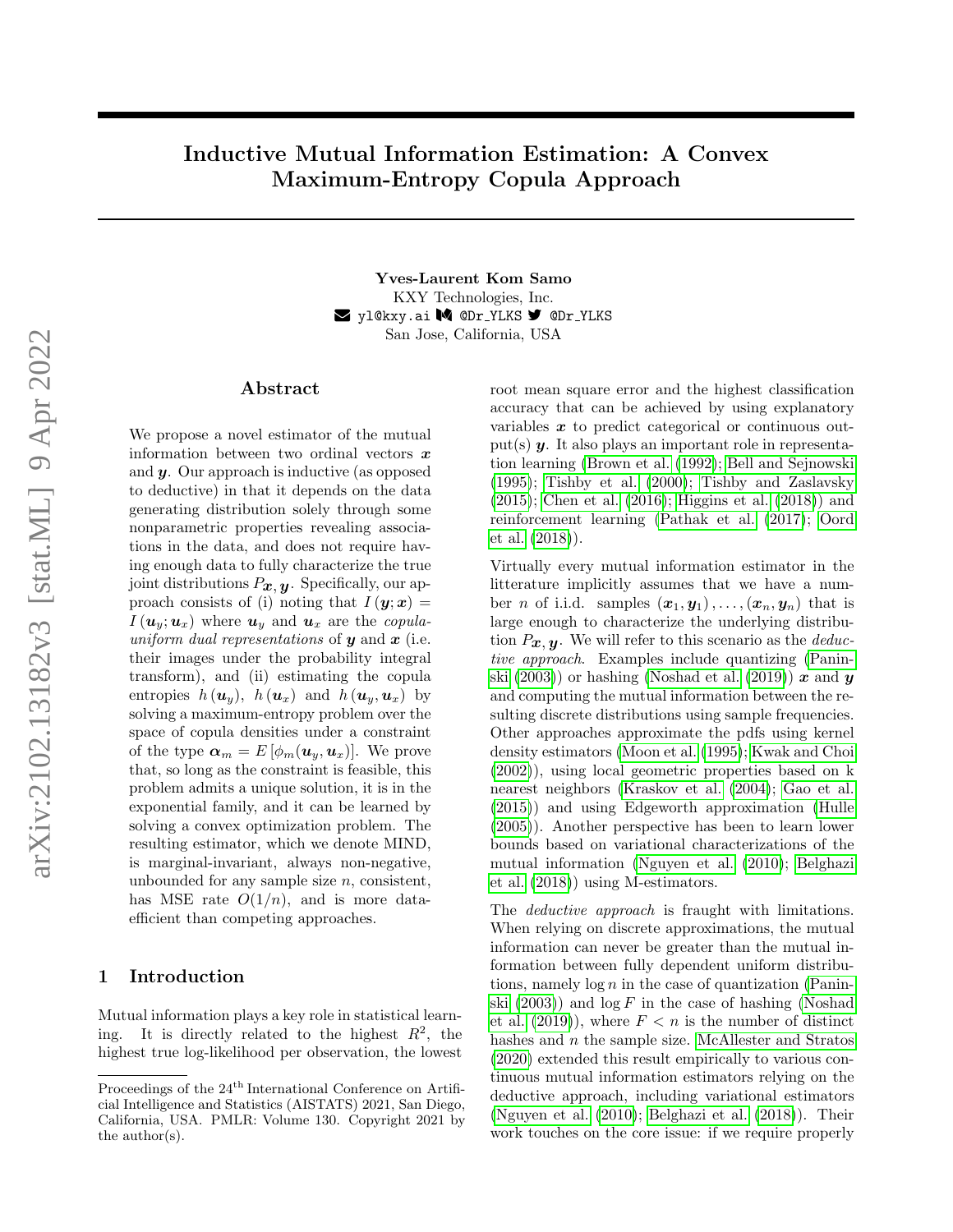characterizing the joint pdf nonparametrically from  $n$ i.i.d. samples in order to estimate a mutual information, then n ought to be large, otherwise we will not see enough tail events, and we will fail to account for tail dependency. Unfortunately, the alternative proposed by [McAllester and Stratos](#page-9-10) [\(2020\)](#page-9-10), namely approximating the density  $p(x)$  and  $p(x|y)$  parametrically using deep neural networks is data inefficient and tends to overshoot on small sample sizes. Along the same line, [Song and Ermon](#page-10-7) [\(2020\)](#page-10-7) and [Poole et al.](#page-10-8) [\(2019\)](#page-10-8) reported that the variance of variational estimators MINE [\(Belghazi et al.](#page-9-9) [\(2018\)](#page-9-9)) and NWJ [\(Nguyen](#page-10-6) [et al.](#page-10-6) [\(2010\)](#page-10-6)) could be very large, and even grow exponentially with the true mutual information [\(Song and](#page-10-7) [Ermon](#page-10-7) [\(2020\)](#page-10-7)), due to the need for a large number n of samples to accurately estimate an expectation of the form  $E\left[e^{T({\boldsymbol x},{\boldsymbol y})}\right]$  under  $P_{{\boldsymbol x}}\otimes P_{{\boldsymbol y}}$ .

Another major limitation of the deductive approach is the unnecessary need to accurately model the marginals of  $P_x, y$ , directly or implicitly, as a prerequisite for estimating the mutual information, which could be data and compute intensive, even though the mutual information does not depend on marginal distributions.

The inductive approach we introduce in this paper is structured in two stages. First, we measure a few nonparametric properties of the data generating distribution that serve as marginal-invariant proxies revealing associations between coordinates of  $x$  and/or  $y$ . Then we estimate the mutual information in the spirit of the maximum-entropy principle [\(Jaynes](#page-9-11) [\(1957a;](#page-9-11)[b\)](#page-9-12)), by being consistent with all observed properties, while remaining as uninformative as possible about any property we haven't observed. Intuitively, we would expect that the more expressive the properties we measure get, the closer we should get to the true mutual information. Indeed, we propose a family of nonparametric properties that give rise to a consistent estimator of the true mutual information.

The rest of the paper is structured as follows. In Section [2](#page-1-0) we recall some results relating copulas and mutual information. In Section [3](#page-2-0) we further motivate our inductive approach and we present core theoretical results pertaining to maximum-entropy inference of copulas. Our theoretical contribution builds on the study of the I-divergence geometry of probability dis-tributions developed by Csiszár [\(1975\)](#page-9-13), which generalizes the minimum discrimination information theorem of [Kullback et al.](#page-9-14) [\(1966\)](#page-9-14). In Section [4](#page-5-0) we propose a convex pro gram for solving maximum-entropy copula problems under linear constraints, and we discuss practical considerations. Finally, in Section [5](#page-6-0) we illustrate that our estimator outperforms the state of the art on large and small mutual information problems on synthetic data, we illustrate that our work can be used to mitigate mode collapse in GANs, and we apply our approach to the estimation of the highest performance achievable in a Kaggle competition.

# <span id="page-1-0"></span>2 Background

We begin by recalling that the *mutual information* between two random vectors  $x$  and  $y$  is defined as

$$
I(\boldsymbol{y};\boldsymbol{x}) := \int_{\mathcal{X} \times \mathcal{Y}} \log \frac{dP_{\boldsymbol{x}}, \boldsymbol{y}}{dP_{\boldsymbol{x}} \otimes P_{\boldsymbol{y}}} dP_{\boldsymbol{x}}, \boldsymbol{y}
$$

where  $P_x, y$  (resp.  $P_x, P_y$ ) is the (joint) probability measure of  $(x, y)$  (resp. x, y), and  $\frac{dP_x, y}{dP_x \otimes P_y}$  is the Radon-Nikodym derivative of the joint probability measure with respect to the product measure of  $P_x$ and  $P_{\mathbf{U}}$ . Friendlier expressions depending on whether the random vectors have continuous and/or categorical coordinates are provided in Table [2](#page-12-0) in the appendix.

While the mutual information is the canonical approach for quantifying associations betweeen random variables, copulas are the canonical tool for modeling associations between random variables. We recall some basic definitions and properties, and link the two notions.

Definition 2.1. A copula distribution is any probability distribution supported on  $[0, 1]^d$  whose marginals are uniform. A copula (resp. copula density) is any function that is the cdf (resp. pdf) of a copula distribution.

The following theorem shows that every distribution with pdf is uniquely associated to a copula density that fully captures its dependence structure, independently from marginals.

<span id="page-1-1"></span>**Theorem 2.1.** (Sklar's Theorem) Any pdf  $f : \mathcal{Z} \subset \mathbb{R}$  $\mathbb{R}^d \to \mathbb{R}^+$  whose marginal pdfs are  $f_1(z_1), \ldots, f_d(z_d)$ with associated cdfs  $F_1(z_1), \ldots, F_d(z_d)$  can be uniquely decomposed as

$$
f(z_1,...,z_d) = c(F_1(z_1),...,F_d(z_d)) \prod_{i=1}^d f_i(z_i),
$$

where  $c : [0,1]^d \to \mathbb{R}^+$  is a copula density. We refer to  $u_z := (F_1(z_1), \ldots, F_d(z_d))$  as the copula-uniform **dual representation** of  $z := (z_1, \ldots, z_d)$ , and to z as a primal representation of  $u_z$ .

Interestingly, the entropy of a copula-uniform dual representation is invariant by continuous 1-to-1 primal feature transformations.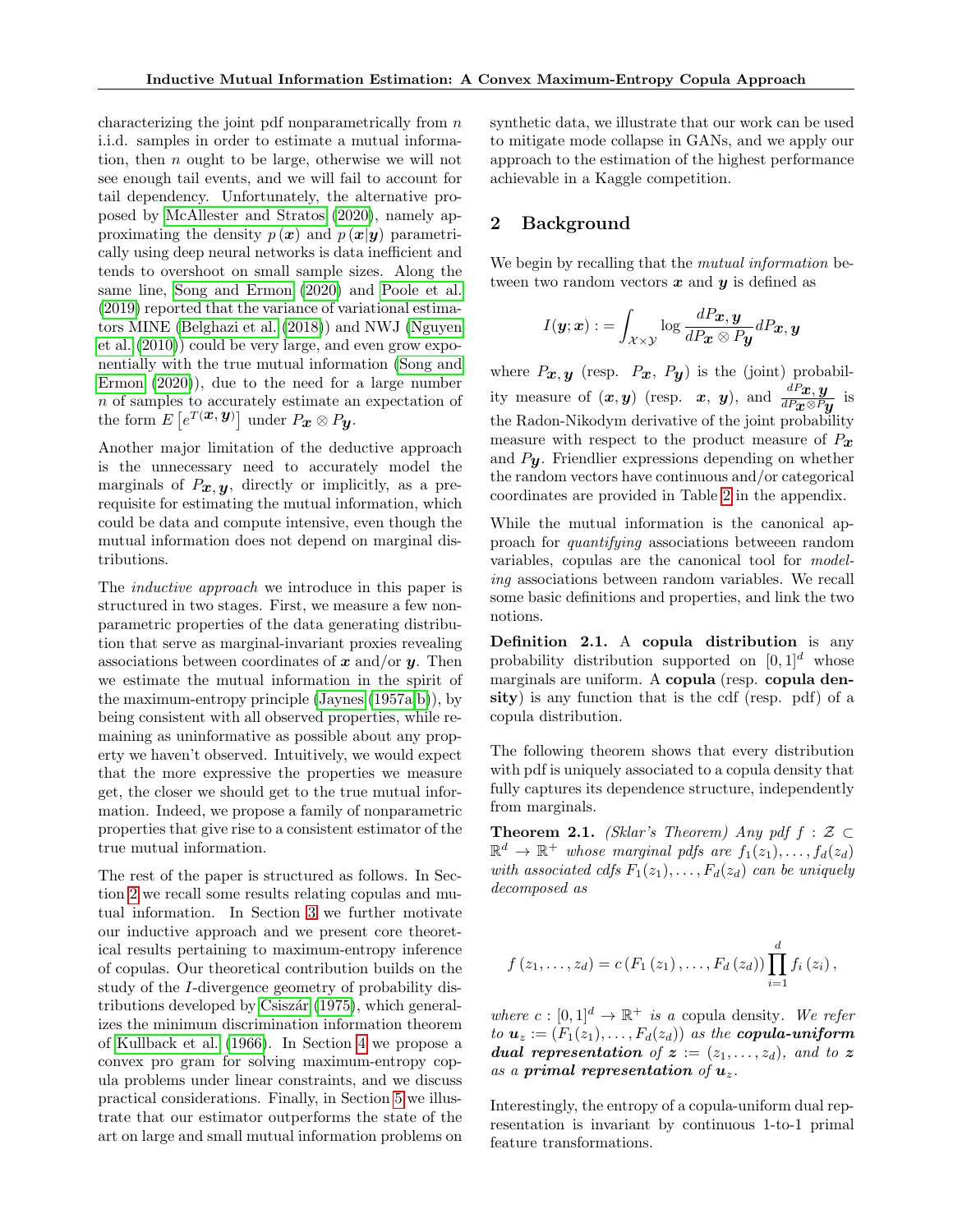<span id="page-2-2"></span>**Proposition 2.1.** If  $u_z$  is the copula-uniform dual representation of  $\boldsymbol{z} := (z_1, \ldots, z_d)$  and  $\boldsymbol{u}_{g(z)}$  is the copula-uniform dual representation of  $g(z) :=$  $(g_1(z_1), \ldots, g_d(z_d))$  where the functions  $g_1, \ldots, g_d$  are continuous 1-to-1 functions, then

$$
h(\boldsymbol{u}_z)=h(\boldsymbol{u}_{g(\boldsymbol{z})})\,.
$$

See Appendix [B.1](#page-12-1) for the proof.

The following entropy decomposition is a direct consequence of Sklar's theorem.

<span id="page-2-3"></span>**Proposition 2.2.** If  $u_z$  is the copula-uniform dual representation of  $\boldsymbol{z} := (z_1, \ldots, z_d) \in \mathcal{Z} \subset \mathbb{R}^d$  and  $\boldsymbol{z}$ admits a pdf, then the differential entropy of  $z$  can be decomposed as

$$
h(z) = h(u_z) + \sum_{i=1}^{d} h(z_i), \qquad (1)
$$

so long as all marginal entropies exist.  $h(\mathbf{u}_z)$  is the entropy of the associated copula distribution, and we refer to it as the **copula entropy** of  $z$ .

This entropy decomposition implies that the mutual information between two continuous random vectors is the same as that of their copula-uniform dual representations:

$$
I(\mathbf{y};\mathbf{x}) = h(\mathbf{y}) + h(\mathbf{x}) - h(\mathbf{y}, \mathbf{x})
$$
  
=  $h(\mathbf{u}_{y}) + h(\mathbf{u}_{x}) - h(\mathbf{u}_{y}, \mathbf{u}_{x})$   
=  $I(\mathbf{u}_{y}; \mathbf{u}_{x}).$ 

The identity  $I(\mathbf{y};\mathbf{x}) = I(\mathbf{u}_v;\mathbf{u}_x)$  extends to all ordinal random vectors by noting that copula-uniform dual representations are well defined for ordinal random vectors, are in a 1-to-1 relationship with their primal representations, and that the mutual information is invariant by 1-to-1 maps. In general, we may use Table [2](#page-12-0) to conclude that estimating any mutual information boils down to estimating copula entropies, and possibly one-dimensional primal entropies (when the problem involves categorical and non-ordinal coordinates that we choose not to ordinally encode).

Another important property of the mutual information we will rely on is that it is stable by addition of redundant information.

<span id="page-2-1"></span>**Proposition 2.3.** Let  $y \in \mathcal{Y}$  and  $x \in \mathcal{X}$  be two random vectors, and  $f$  a function defined on  $\mathcal{X}$ . Then we have:

$$
I(\mathbf{y};\mathbf{x},f(\mathbf{x}))=I(\mathbf{y};\mathbf{x})+\underbrace{I(\mathbf{y};f(\mathbf{x})|\mathbf{x})}_{=0}=I(\mathbf{y};\mathbf{x}).
$$

Going forward, and without loss of generality, we will focus on the estimation of the copula entropy of a continuous random vector  $h(\boldsymbol{u}_z)$ , with the understanding that the mutual information is recovered as  $I(\mathbf{y};\mathbf{x}) = h(\mathbf{u}_{y}) + h(\mathbf{u}_{x}) - h(\mathbf{u}_{y},\mathbf{u}_{x}).$ 

# <span id="page-2-0"></span>3 Inductive Mutual Information Estimation

We consider estimating the copula entropy  $h(\boldsymbol{u}_z)$  of a continuous random vector  $z \in \mathcal{Z} \subset \mathbb{R}^d$ , where  $u_z$  is the copula-uniform dual representation of  $z$ , which we assume admits a pdf.

### 3.1 Motivation and Roadmap

<span id="page-2-4"></span>The *deductive approach* to learning the copula entropy  $h(\mathbf{u}_z)$  requires assuming that we have gathered enough samples to fully characterize the pdf  $p(\boldsymbol{u}_z)$ , estimating the pdf, and then estimating the copula entropy as the entropy of the estimated pdf. This is both data and compute inefficient. If we partition  $[0, 1]^d$ into small hypercubes of side length  $\delta$ , then we need to observe at least one sample per hypercube for a small enough  $\delta$  to properly characterize the pdf nonparametrically. This requires  $n \propto \delta^{-d}$  samples. How small  $\delta$  needs to be depends on how quickly the true pdf varies on  $[0, 1]^d$ . Regardless, *n* would grow exponentially with the input dimension, and so would the associated compute requirement.

This inefficiency can be alleviated by assuming that the pdf belongs to a specific parametric family, at the expense of model mispecification. If the parametric family has sufficient statistics  $T(\boldsymbol{u}_1,\ldots,\boldsymbol{u}_n)$  for n i.i.d. observations, then pdfs in the family should be maximum-entropy among all pdfs with the same statistics. If this is not the case, then the parametric family would be violating Occam's razor as the learned pdf would be encoding more structure than evidenced by the data, and the estimated entropy would overshoot. We also note that the pdf  $p(\boldsymbol{u}_z)$  should have uniform marginals, which makes finding an appropriate parametric family even more difficult.

In the absence of any empirical evidence, Occam's razor suggests that the most appropriate distribution for  $u_z$  is the uniform distribution on  $[0, 1]^d$  as it is the least informative (or maximum-entropy) of all distributions supported on  $[0,1]^d$ . Instead of choosing a rigid parametric family and inheriting its sufficient statistics, we could construct more expressive copula densities by first choosing how to reveal departure from the standard uniform distribution from the data, and then finding the least informative copula density among all copula densities satisfying the observed constraints.

The *inductive approach* we propose consists of revealing the dependence structure in  $u_z$  by estimating an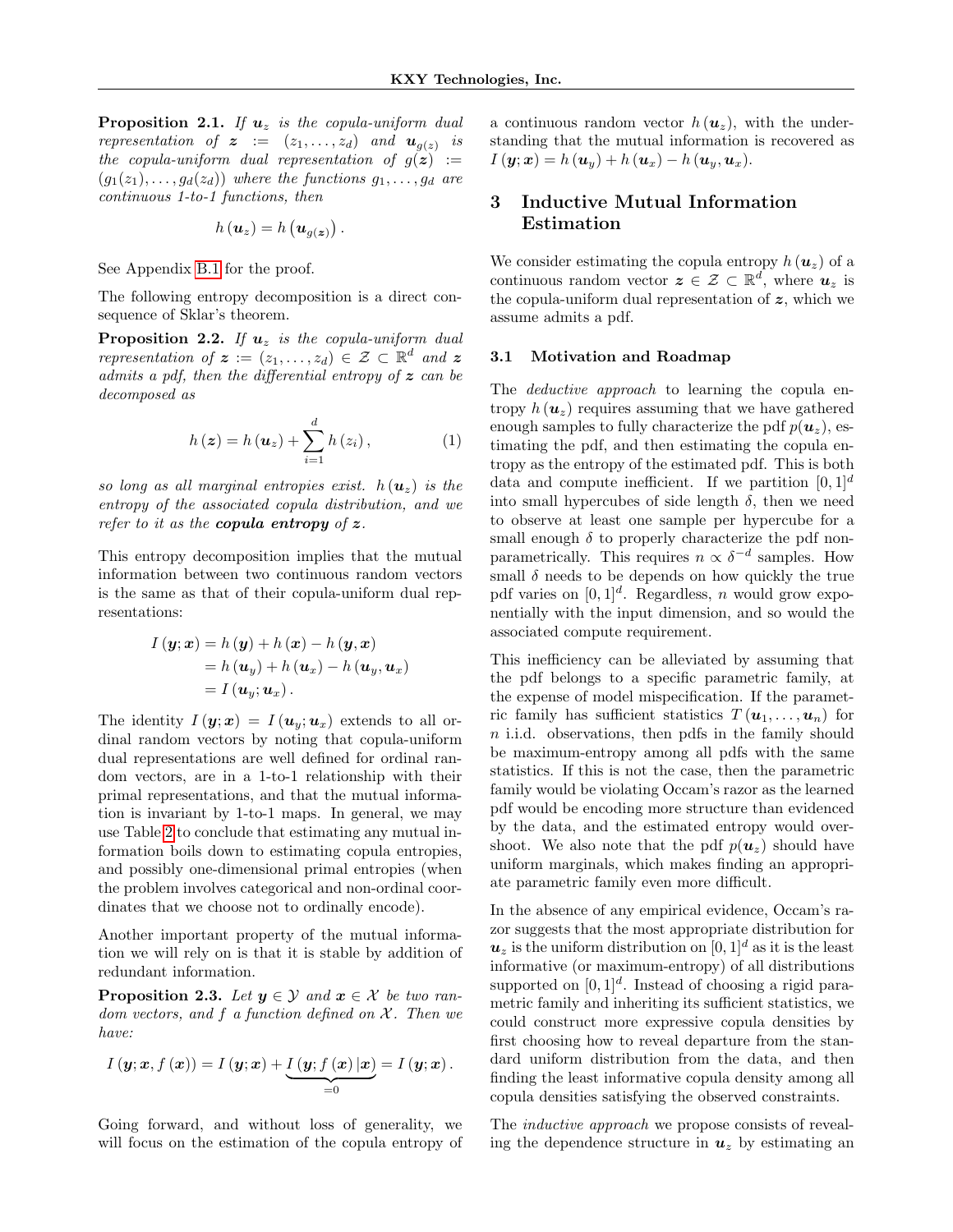expectation of the form  $\boldsymbol{\alpha}_m = E_{P_{\boldsymbol{u}_z}} [\phi_m(\boldsymbol{u}_z)],$  for a vector-valued statistics function  $\phi_m$ :  $[0,1]^d \rightarrow \mathbb{R}^q$ , and estimating  $h(\mathbf{u}_z)$  as the highest copula entropy among all copulas satisfying the constraint  $\alpha_m$  =  $E_P\left[\phi_m\left(\mathbf{u}_z\right)\right]$ . When  $\phi_m$  is given and  $E_{P_{\mathbf{u}_z}}\left[\phi_m\left(\mathbf{u}_z\right)\right]$ is all the data scientist can reliably observe about the structure of the data (e.g. we are only given pairwise Spearman rank correlations), our estimator is the only estimator consistent with Occam's razor. Crucially, if we may choose  $\phi_m$ , then we may approximate the copula entropy with arbitrary precision. Specifically, we show that, so long as  $(\phi_m)_m$  are universal approximators of continuous functions on  $[0, 1]^d$ , the solution to this maximum-entropy problem is a consistent estimator of the true copula entropy  $h(\boldsymbol{u}_z)$  (see Theorem [4.1\)](#page-5-1). Equally important is Corollary [3.1](#page-4-0) that states that we may perfectly recover the true mutual information using a finite dimensional statistics function that is not expressive enough to fully characterize the true copula distribution  $P_{\boldsymbol{u}_{x,y}}$ .

We note that  $\alpha_m$  can be efficiently estimated from n i.i.d. primal samples  $z_1, \ldots, z_n$  as

$$
\hat{\boldsymbol{\alpha}}_{m,n} = \frac{1}{n} \sum_{i=1}^{n} \phi_m \left( \frac{\text{rg}\left(\boldsymbol{z}_i\right)}{n+1} \right),\tag{2}
$$

where  $rg(z_i)$  is the vector of coordinatewise ranks of  $z_i$  among  $z_1, \ldots, z_n$ . It follows from the weak convergence of the empirical copula process to the true copula that  $\hat{\alpha}_{m,n}$  is a consistent and asymptotically normal estimator of  $\alpha_m$  [\(Ruschendorf](#page-10-9) [\(1976\)](#page-10-9)). Thus, our *inductive approach* to mutual information estimation truly does not require learning marginal distributions. We show that, so long as the constraint  $E_P [\phi_m(u_z)] = \hat{\alpha}_{m,n}$  is feasible, the associated maximum-entropy problem admits a unique solution, and it is a consistent estimator<sup>[1](#page-3-0)</sup> of  $h(\boldsymbol{u}_z)$  when  $(\phi_m)_m$ are universal approximators of continuous functions on  $[0, 1]^d$ . Finally, we introduce a convex optimization problem whose minimizer is the maximizer of our maximum-entropy problem.

### 3.2 Maximum-Entropy Copulas

Let  $\mathcal{C}_d$  be the space of all d-dimensional copula distributions with pdf,  $h(P)$  the differential entropy of the probability distribution P, and  $\phi_{m,d} : [0,1]^d \to \mathbb{R}^{q(d)}$  a vector-valued function whose coordinate functions are not linearly dependent.

We define the following properties of  $\phi_{m,d}$ : (P1) the first coordinate of  $\phi_{m,d}$  is the constant 1, (P2) each coordinate of  $E_P \left[ \phi_{m,d} \left( \boldsymbol{u} \right) \right]$  captures a way in which P departs from the uniform distribution, (P3) the family  $(\phi_{m,d})_m$  is a universal approximator of continuous functions defined on  $[0, 1]^d$  for any d, and  $(P4)$  $q(l) + q(k) \leq q(l+k)$  for every  $l, k > 0$  and all coordinates of  $\phi_{m,l}$  and  $\phi_{m,k}$  are also included in  $\phi_{m,l+k}$ . Going forward, we will use  $\phi_m$  and q in-lieu-of  $\phi_{m,d}$ and  $q(d)$  for ease of notation when the input dimension is unambiguous.

We consider the following optimization problem:

<span id="page-3-1"></span>
$$
\begin{cases}\n\max_{P \in \mathcal{C}_d} h(P) \\
\text{s.t. } E_P [\phi_m(\boldsymbol{u})] = \boldsymbol{\alpha}_m\n\end{cases} . \tag{MIND}
$$

The theorem below, which we prove in Appendix [B.2,](#page-12-2) states that the solution of [\(MIND\)](#page-3-1) is an exponential family distribution with sufficient statistics  $\phi_m$ , and with base measure the product of d measures on [0, 1] that are absolutely continuous with respect to the standard uniform on [0, 1].

<span id="page-3-4"></span><span id="page-3-2"></span>**Theorem 3.1.** Let  $\phi_m$  satisfy (P1). If there is any copula distribution P with finite differential entropy and satisfying  $E_P [\phi_m(\mathbf{u})] = \alpha_m$ , then the maximumentropy problem [\(MIND\)](#page-3-1) admits a unique solution, and the maximizer  $P_M$  is the only copula distribution whose density takes the form

$$
p_M(\mathbf{u};\phi_m,\boldsymbol{\alpha}_m)=e^{\boldsymbol{\theta}^T\phi_m(\mathbf{u})}\prod_{i=1}^d f_i(u_i),\qquad(3)
$$

and that satisfies the constraint  $E_{P_M}[\phi_m(\boldsymbol{u})] = \boldsymbol{\alpha}_m$ for some constant  $\theta$ , and d non-negative univariate functions  $f_i$ ,  $\log f_i \in L_1([0,1])$ . Moreover, for any copula distribution  $P \in \mathcal{C}_d$  satisfying  $E_P \left[ \phi_m \left( \bm{u} \right) \right] =$  $\pmb{\alpha}_m,$ 

$$
h(P_M) - h(P) = KL(P||P_M).
$$
 (4)

The practical challenge with applying Theorem [3.1](#page-3-2) is the need to learn the free functions  $f_1, \ldots, f_d$ . These functions ensure that the maximizer is a copula distribution—i.e. has uniform marginals. We now consider relaxing this requirement and solving the maximum-entropy problem over the space  $\mathcal{D}_d \supset \mathcal{C}_d$  of all continuous probability distributions supported on  $[0, 1]^{d}$ :

<span id="page-3-3"></span>
$$
\begin{cases}\n\max_{P \in \mathcal{D}_d} h(P) \\
\text{s.t. } E_P[\phi_m(\boldsymbol{u})] = \boldsymbol{\alpha}_m\n\end{cases} \tag{A-MIND}
$$

As we later show in Theorem [4.1,](#page-5-1) (P3) guarantees that, despite this relaxation, the solution to [\(A-MIND\)](#page-3-3) converges to the true copula entropy as m goes to infinity. For a given  $m$ , to control how close to uniform the maximizer's marginals are, we use the moment characterization of the standard uniform  $\forall j, E(u^j) = 1/(1+j),$ 

<span id="page-3-0"></span><sup>&</sup>lt;sup>1</sup>Consistency here is jointly in *n* and *m*.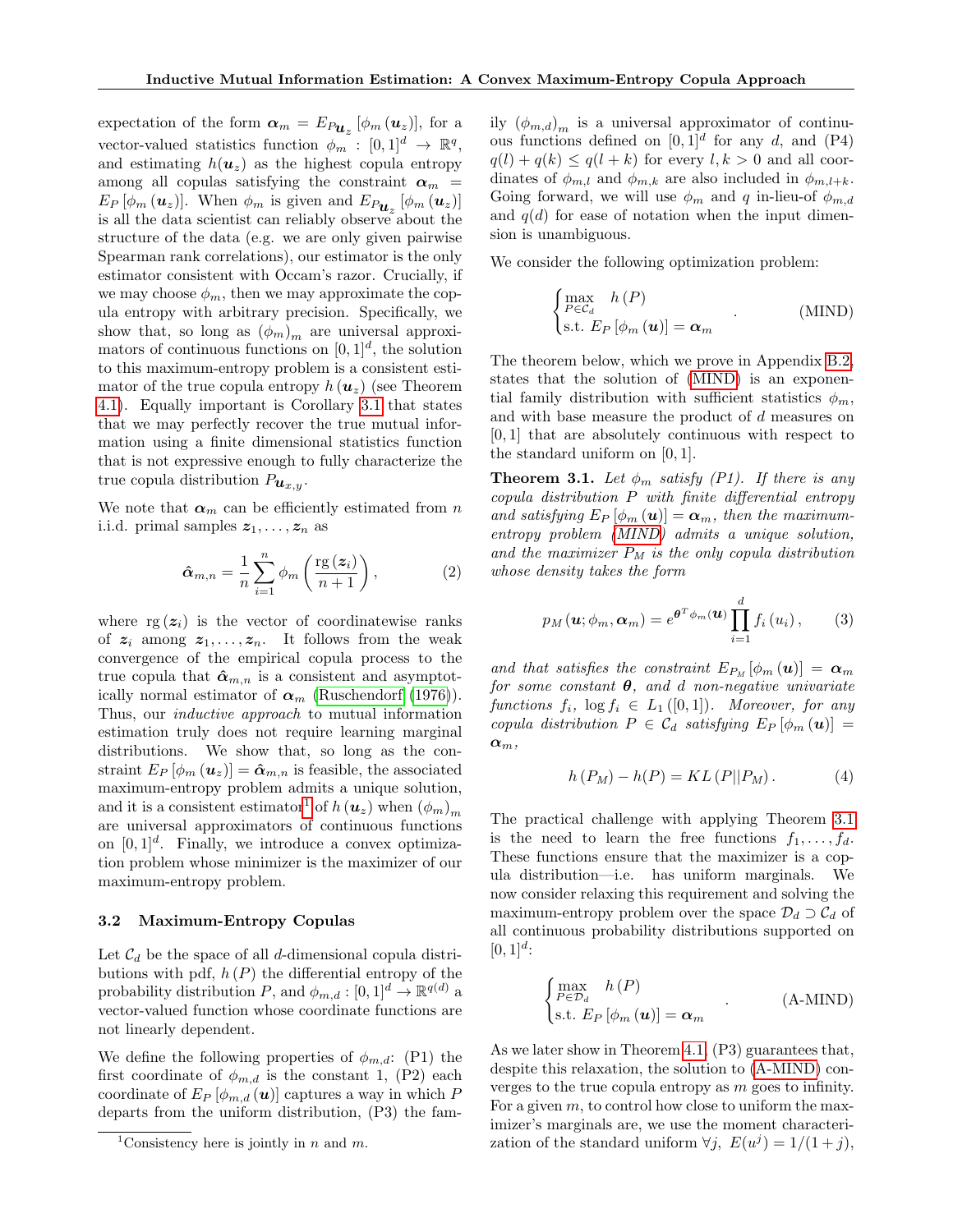and we match the first k moments of marginals of candidate distributions to those of the standard uniform. To do so, we introduce the property (P5):  $\phi_m$  has the form

$$
\phi_m^k(\boldsymbol{u})=\left(1,u_1,\ldots,u_1^k,\ldots,u_d,\ldots,u_d^k,\psi_m\left(\boldsymbol{u}\right)\right),
$$

with associated

$$
\boldsymbol{\alpha}_m^k = (1, 1/2, \ldots, 1/(1+k), \ldots, 1/2, \ldots, 1/(1+k), \beta_m).
$$

The solution of [\(A-MIND\)](#page-3-3) is provided by the following theorem, which we prove in Appendix [B.3.](#page-13-0)

<span id="page-4-4"></span>**Theorem 3.2.** Let  $\phi_m^k$  satisfy (P5). If there is any distribution P supported on  $[0,1]^d$ , with finite differential entropy and satisfying  $E_P\left[\phi_m^k\left(\boldsymbol{u}\right)\right] = \boldsymbol{\alpha}_m^k$ , then the maximum-entropy problem [\(A-MIND\)](#page-3-3) admits a unique solution of the form

$$
h_{AM}\left(\mathbf{u};\phi_m^k,\boldsymbol{\beta}_m\right)=-\boldsymbol{\theta}^T\boldsymbol{\alpha}_m^k,\tag{5}
$$

and the maximizer  $P_{AM}$  is the only distribution supported on  $[0,1]^d$ , whose pdf takes the form

$$
p_{AM}\left(\mathbf{u};\phi_m^k,\boldsymbol{\beta}_m\right)=e^{\boldsymbol{\theta}^T\phi_m^k(\mathbf{u})}
$$
 (6)

for some constant  $\theta$ , and that satisfies the constraint  $E_{P_{AM}}\left[\phi_{m}^{k}\left(\boldsymbol{u}\right)\right]=\boldsymbol{\alpha}_{m}^{k}.$  Moreover, for any distribution  $P \in \mathcal{D}_d$  satisfying  $E_P \left[ \phi_m^k \left( \boldsymbol{u} \right) \right] = \boldsymbol{\alpha}_m^k$ ,

$$
h(P_{AM}) - h(P) = KL(P||P_{AM}). \tag{7}
$$

<span id="page-4-0"></span>Corollary 3.1. Let  $x \in \mathcal{X}$  and  $y \in \mathcal{Y}$  be two continuous random variables with mutual information  $I(\mathbf{y};\mathbf{x})$  and true individual and joint copula distributions  $P_{\boldsymbol{u}_x}$ ,  $P_{\boldsymbol{u}_y}$ , and  $P_{\boldsymbol{u}_{x,y}}$ . If  $P_{AM}(\boldsymbol{u}_x)$ ,  $P_{AM}(\boldsymbol{u}_y)$ and  $P_{AM}(\boldsymbol{u}_x, \tilde{\boldsymbol{u}_y})$  are the solutions to three [\(A-MIND\)](#page-3-3) problems whose constraints are satisfied by the true copula distributions, and

$$
I_{AM}(\mathbf{y};\mathbf{x}) := h(P_{AM}(\mathbf{u}_x)) + h(P_{AM}(\mathbf{u}_y))
$$
  
- h(P\_{AM}(\mathbf{u}\_x, \mathbf{u}\_y))

is the associated mutual information estimator, then

$$
I_{AM}(\mathbf{y};\mathbf{x}) - I(\mathbf{y};\mathbf{x}) = KL[P_{\mathbf{u}_x}||P_{AM}(\mathbf{u}_x)] \qquad (8)
$$
  
+ 
$$
KL[P_{\mathbf{u}_y}||P_{AM}(\mathbf{u}_y)] - KL[P_{\mathbf{u}_{x,y}}||P_{AM}(\mathbf{u}_{x,y})].
$$

Equation [\(8\)](#page-4-1) in Corollary [3.1](#page-4-0) lays out the theoretical ground for favoring our inductive approach over the traditional deductive approach. Indeed, it shows that it is not necessary to accurately learn the true data generating distributions  $P_x$ ,  $P_y$ , and  $P_x$ , y or their copulas in order to accurately learn the mutual information  $I(\mathbf{y};\mathbf{x})$ . The error made by [\(A-MIND\)](#page-3-3) in estimating the joint copula entropy  $h(\boldsymbol{u}_u,\boldsymbol{u}_x)$  can offset the errors made estimating the individual copula entropies  $h(\mathbf{u}_y)$  and  $h(\mathbf{u}_x)$ , so that we may perfectly estimate the mutual information with a finite dimensional statistics function  $\phi_m$ , without accurately learning the copula distributions.

#### 3.3 Iterative MIND

When either [\(MIND\)](#page-3-1) or [\(A-MIND\)](#page-3-3) are sparse in the sense that each coordinate of  $\phi_m^k$  is a function of some but not all coordinates of  $u$ , they can be broken down into smaller, cheaper, more robust and cacheable problems.

<span id="page-4-2"></span>**Theorem 3.3.** Let us assume that  $\psi_m(\mathbf{u})$  takes the form  $\psi_m(\mathbf{u}) = (\eta_1(w, \mathbf{v}_1), \dots, \eta_q(w, \mathbf{v}_q))$  where w is a coordinate of **u** and the vectors  $v_1, \ldots, v_q$  are made of coordinates of  $\boldsymbol{u}$  but share no common coordinate and do not include w. If the constraint  $E_P[\psi_m(\boldsymbol{u})] =$  $\beta_m := (\beta_1, \ldots, \beta_q)$  is feasible, then we have

$$
p_M\left(\mathbf{u};\phi_m^k,\mathbf{\alpha}_m^k\right) = \prod_{i=1}^q p_M\left(w,\mathbf{v}_i;\eta_i,\boldsymbol{\beta}_i\right),\tag{9}
$$

$$
h_M\left(\mathbf{u};\phi_m^k,\boldsymbol{\alpha}_m^k\right)=\sum_{i=1}^q h_M\left(w,\mathbf{v}_i;\eta_i,\boldsymbol{\beta}_i\right). \hspace{1cm} (10)
$$

The proof is provided in Appendix [B.4.](#page-13-1) Theorem [3.3](#page-4-2) is useful in single-output problems when blocks of explanatory variables are known or assumed to be independent conditional on the output.

More generally, when each coordinate of  $\phi_m^k$  depends on some but not all coordinates of  $u$ , the problem  $(A-$ [MIND\)](#page-3-3) can be broken down into smaller problems that can be solved iteratively.

<span id="page-4-3"></span>**Theorem 3.4.** Let  $u = (v_1, \ldots, v_q)$  and let us assume that  $\psi_m(\mathbf{u})$  takes the form  $\psi_m(\mathbf{u})$  =  $(\eta_1(\boldsymbol{v}_1), \ldots, \eta_q(\boldsymbol{v}_q), \gamma(\boldsymbol{u}))$  where all  $\eta_i$  and  $\gamma$  satisfy (P1). If the constraint  $E_P \left[ \psi_m \left( \mathbf{u} \right) \right] = \mathbf{\beta}_m :=$  $(\beta_1,\ldots,\beta_q,\bar{\beta})$  is feasible, then the maximizer of [\(A-](#page-3-3)[MIND\)](#page-3-3) has density of the form

$$
p_{AM}(\boldsymbol{u};\phi_m^k,\boldsymbol{\beta}_m)=e^{\boldsymbol{\theta}^T\phi_m^k(\boldsymbol{u})}\prod_{i=1}^q p_{AM}(\boldsymbol{v}_i;\eta_i,\boldsymbol{\beta}_i) \hspace{0.2cm}(11)
$$

<span id="page-4-1"></span>where  $\theta$  is the only constant such that  $E_{P_{AM}}\left[\phi_{m}^{k}\left(\boldsymbol{u}\right)\right]=\boldsymbol{\alpha}_{m}^{k}.$ 

Moreover, the solution reads

$$
h_{AM}(\boldsymbol{u};\phi_m^k,\boldsymbol{\beta}_m)=-\boldsymbol{\theta}^T\boldsymbol{\alpha}_m^k+\sum_{i=1}^q h_{AM}(\boldsymbol{v}_i;\eta_i,\boldsymbol{\beta}_i)\\-\sum_{i=1}^q KL\left[p_{AM}(\boldsymbol{v}_i;\phi_m^k,\boldsymbol{\beta}_m)\left\|p_{AM}(\boldsymbol{v}_i;\eta_i,\boldsymbol{\beta}_i)\right.\right],
$$

where  $p_{AM}(\boldsymbol{v}_i;\phi_m^k,\boldsymbol{\beta}_m)$  is the marginal of the maximizer of the full [\(A-MIND\)](#page-3-3) problem and  $p_{AM}\left(\boldsymbol{v}_i;\eta_i,\boldsymbol{\beta}_i\right)$  the maximizer of the [\(A-MIND\)](#page-3-3) problem pertaining to  $v_i$ . Furthermore,

$$
-\boldsymbol{\theta}^{T}\boldsymbol{\alpha}_{m}^{k} \leq \sum_{i=1}^{q} KL\left[p_{AM}\left(\boldsymbol{v}_{i}; \phi_{m}^{k}, \boldsymbol{\beta}_{m}\right)||p_{AM}\left(\boldsymbol{v}_{i}; \eta_{i}, \boldsymbol{\beta}_{i}\right)\right],
$$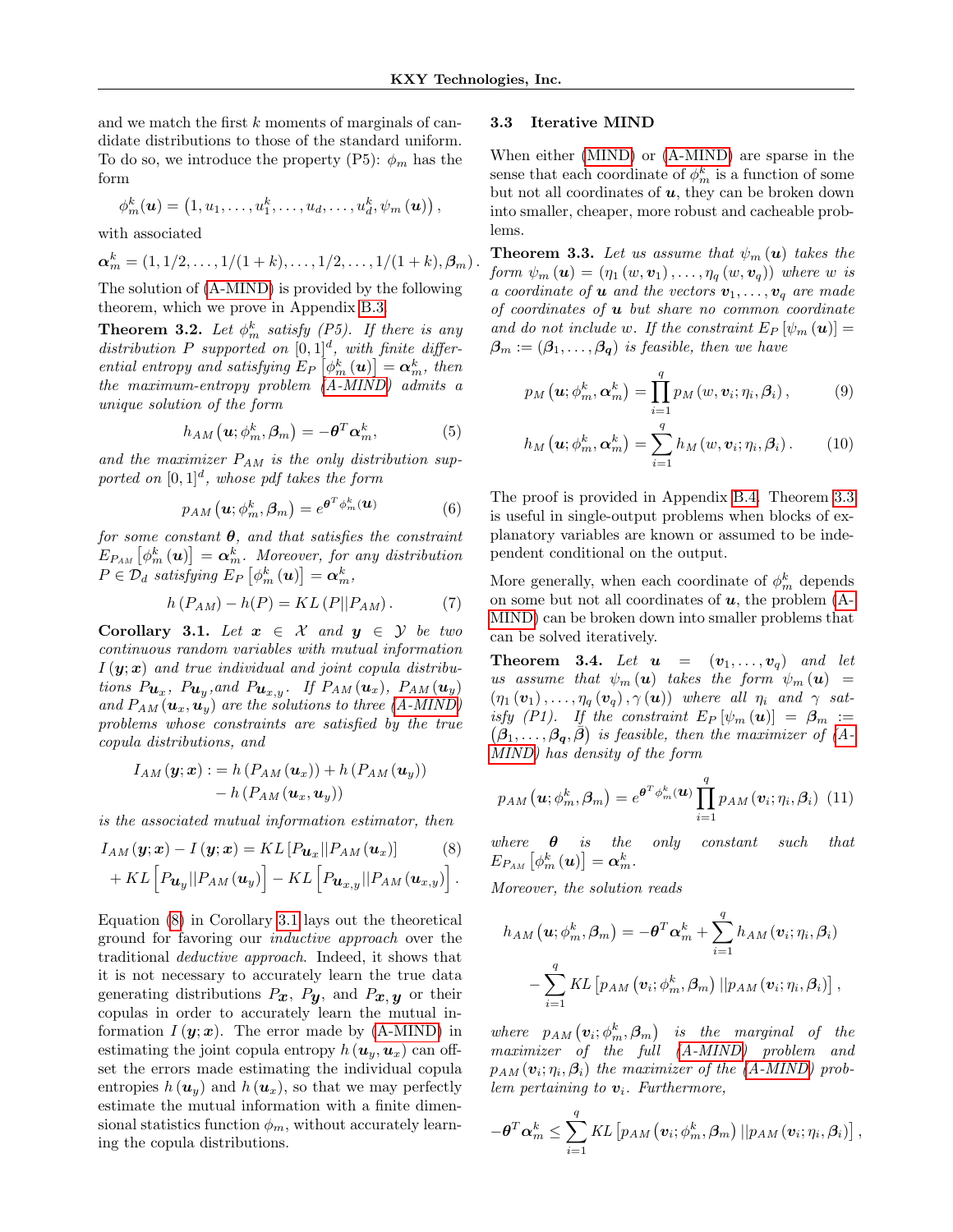and the equality holds if and only if  $\theta = 0$ , condition satisfied if  $\forall u, \gamma(u) = 1$ .

The proof is provided in Appendix [B.5.](#page-14-0) Essentially, to solve a full [\(A-MIND\)](#page-3-3) problem, we may partition  $\boldsymbol{u}$ into q blocks, solve the  $q$  [\(A-MIND\)](#page-3-3) problems in parallel using within-block constraints, determine whether  $\prod_{i=1}^{q} p_{\text{AM}}\left(v_i; \eta_i, \beta_i\right)$  satisfies the between-blocks constraints to an acceptable tolerance, and if not solve the full [\(A-MIND\)](#page-3-3) problem using the parameters of  $\prod_{i=1}^{q} p_{\mathrm{AM}}\left(\boldsymbol{v}_i;\eta_i,\boldsymbol{\beta}_i\right)$  as initial parameters.

# <span id="page-5-0"></span>4 Estimation

We now turn to estimating the parameters of the solutions of the problems [\(A-MIND\)](#page-3-3) and [\(MIND\)](#page-3-1). With  $\phi_m^k$  satisfying (P5), let us consider the problem:

$$
\min_{\boldsymbol{\theta}} \quad -\boldsymbol{\theta}^T \boldsymbol{\alpha}_m^k + \int_{[0,1]^d} e^{\boldsymbol{\theta}^T \phi_m^k(\boldsymbol{u})} d\boldsymbol{u}. \ \ (\text{CVX-MIND})
$$

### 4.1 Convex Estimation

<span id="page-5-3"></span>Lemma 4.1. The optimization problem [\(CVX-](#page-5-2)[MIND\)](#page-5-2) is strictly convex.

<span id="page-5-4"></span>Lemma 4.2. The minimizer of problem [\(CVX-](#page-5-2)[MIND\)](#page-5-2) is the maximizer of problem [\(A-MIND\)](#page-3-3).

<span id="page-5-1"></span>**Theorem 4.1.** Let  $\phi_m^k$  satisfy (P3) and (P5). If  $\hat{\beta}_{m,n}$ is a consistent estimator of  $\boldsymbol{\beta}_m := E_{P_{\boldsymbol{u}_z}}\left[\psi_m\left(\boldsymbol{u}\right)\right]$ , then for every  $m > 0$ 

$$
h_{AM}\left(\boldsymbol{u};\phi_m^k,\hat{\boldsymbol{\beta}}_{m,n}\right)\underset{k,n\to\infty}{\longrightarrow}h_M\left(\boldsymbol{u};\psi_m,\boldsymbol{\beta}_m\right),\quad\text{(A)}
$$

and for every  $k > 0$ 

$$
h_{AM}\left(\boldsymbol{u};\phi_m^k,\hat{\boldsymbol{\beta}}_{m,n}\right)\underset{m,n\to\infty}{\longrightarrow}h\left(\boldsymbol{u}_z\right).
$$
 (B)

See Appendix [B.6](#page-14-1) for the proof of Lemma [4.1,](#page-5-3) Appendix [B.7](#page-14-2) for the proof of Lemma [4.2,](#page-5-4) and Appendix [B.8](#page-14-3) for the proof of Theorem [4.1.](#page-5-1)

### 4.2 Choice of k and  $\psi_m$

It follows from Theorem [4.1](#page-5-1) that  $k$  controls how close to uniform marginals of  $p_{AM}$  are, while m controls how close  $h_{AM}(\mathbf{u}_z)$  is to  $h(\mathbf{u}_z)$ . When the object of study is to learn the copula itself not just its entropy, k should be as large as necessary. Note however that the maximum-entropy problem [\(A-MIND\)](#page-3-3) inherently favors distributions that are as close to uniform as allowed by empirical evidence, so that a large  $k$  might not be needed in practice.

An example family  $(\psi_m)_m$  that satisfies (P3) are polynomials of degree  $m$ , thanks to the Stone-Weierstrass theorem [\(Rudin](#page-10-10) [\(1973\)](#page-10-10)). With this choice of  $\psi_m$ , our approach can be regarded as a maximum-entropy Taylor expansion of the true log copula density log  $p(\boldsymbol{u}_z)$ . Recalling that  $\rho_{ij} = 12E[u_i u_j] - 3$  is the population version of the Spearman rank correlation between associated primal variables [\(Nelsen](#page-9-15) [\(2007\)](#page-9-15)), it follows that with  $m$  as small as 2, we can capture all smooth 1-to-1 associations<sup>[2](#page-5-5)</sup> between any two coordinates of  $z$ .

<span id="page-5-2"></span>Monomials with degree  $m > 2$  grow combinatorially in number, but do not provide as much insights per term as  $\psi_2$ . Thus, before considering higher degree polynomials, we suggest leveraging Proposition [2.3](#page-2-1) in combination with  $\psi_2$  to incorporate specific types of smooth but non-1-to-1 associations. For instance, using  $f_{\mu}(\boldsymbol{x}) := |\boldsymbol{x} - \mu|$ , where the absolute value is coordinatewise, and solving the problem [\(MIND\)](#page-3-1) with  $m = 2$  to estimate  $I(\mathbf{y}; \mathbf{x})$  through  $I(\mathbf{y}; \mathbf{x}, f_{\mu}(\mathbf{x})),$ allows us to reveal any possible associations of the type 'a coordinate of  $y$  tend(s) to be monotonically related to the departure of coordinates of  $x$  from some baseline values', as well as all smooth 1-to-1 associations between coordinates of  $x$  and  $y$ . Good examples for  $\mu$  are the sample median or mean of  $x$ . To capture departures from a standard range of values rather than a single one,  $f_{\mu}$  can be passed through an  $\epsilon$ -insensitive loss function. When output  $y_j$  is a quasiperiodic function of  $x_i$  (e.g.  $x_i$  is time and output  $y_j$  is seasonal),  $f_{\pi}(x_i) = x_i - |x_i/\pi_i| \pi_i$  allows us to capture seasonality-adjusted effects.

#### <span id="page-5-6"></span>4.3 Handling Categorical Data

<span id="page-5-7"></span>Categorical and non-ordinal variables should be ordinarily encoded as customary, and ordinal data should be treated as continuous variables. The only practical requirements for the validity of this approach are i) to use a ranking function that assigns different ranks to all inputs including ties (e.g. scipy's 'rankdata' function with method 'ordinal'), and ii) to avoid encoding methods that may result in linearly dependent coordinates (e.g. one-hot-encoding on a binary nonordinal categorical variable). When a suitable ranking function is not available a small random jitter may be added to ordinal variables to remove ties.

This approach is mathematically valid thanks to the quantization characterization of the mutual information [\(Cover](#page-9-16) [\(1999\)](#page-9-16), Definition 8.54). See Appendix [A.2](#page-11-0) for more details.

<span id="page-5-5"></span><sup>2</sup>A continuous function of one variable is 1-to-1 if and only if it is either decreasing or increasing, both of which are captured by Spearman's rank correlation.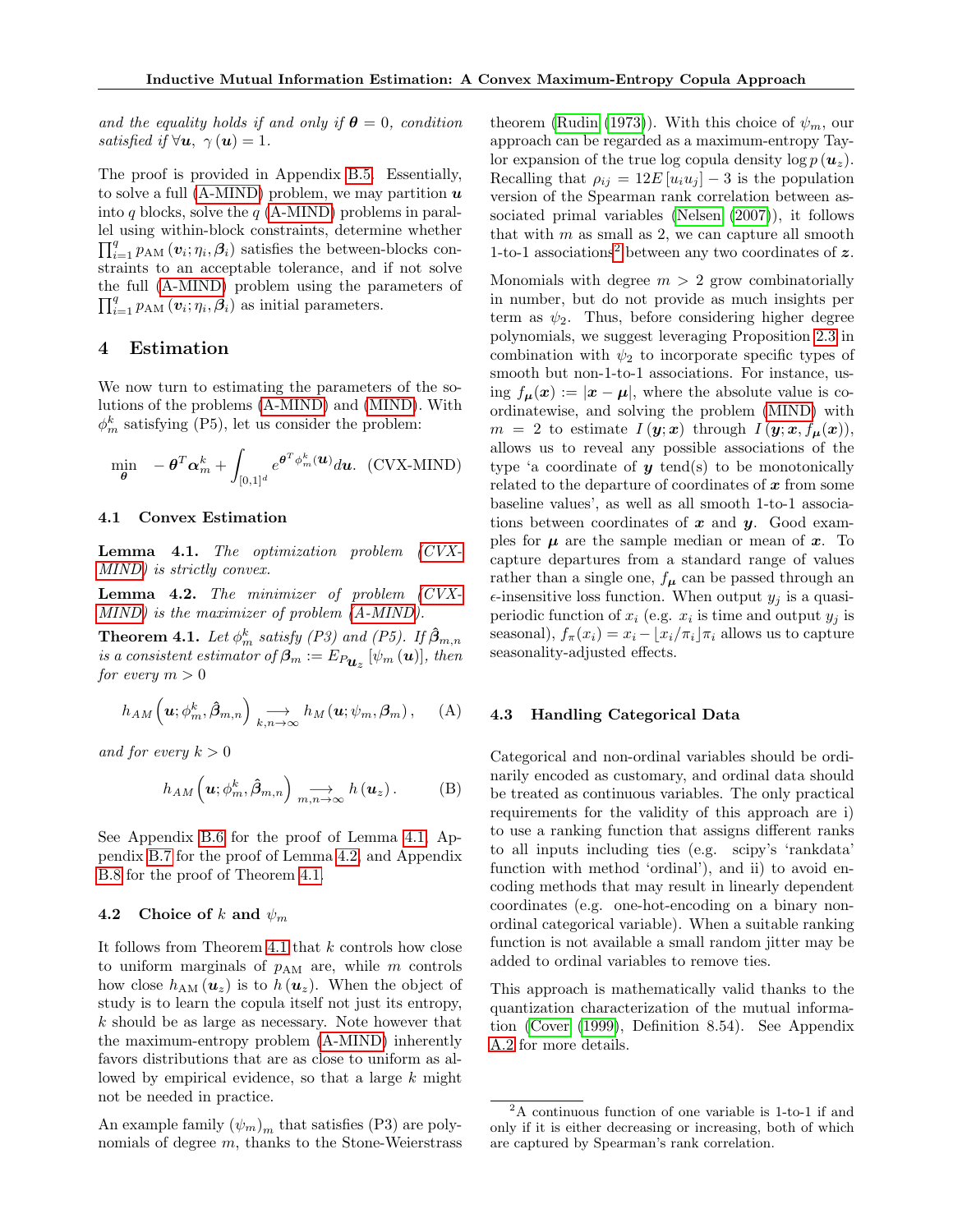### 4.4 Properties

We summarize some key properties of our mutual information estimator  $I_{AM}$ .

Non-negativity:  $I_{AM}$ , is always non-negative thanks to requirement (P4) and Theorem [3.4.](#page-4-3)

**Unboundedness for every** n: Because  $I_{AM}$  only depends on estimated expected statistics, not i.i.d. samples themselves, and because said estimated expected statistics may take extreme values for any  $n$ ,  $I_{AM}$  cannot be upper-bounded by a function of  $n$ .

Marginal-Invariance: Our entire approach does not depend on marginal distributions. Additionally, our copula entropy estimator is invariant by any increasing univariate feature transformation (it depends on the data solely through ranks), and any smooth 1-to-1 univariate feature transformation for  $k$  large enough enough (Proposition [2.1](#page-2-2) and Theorem [4.1](#page-5-1)[-A\)](#page-5-6).

Low Variance: Our approach depends on the data generating distribution solely through the expected statistics constraints, which are estimated using Equa-tion [\(2\)](#page-3-4) with  $O(1/n)$  MSE rate [\(Ruschendorf](#page-10-9) [\(1976\)](#page-10-9)). By the delta method, both the associated natural parameters  $\theta$  and the corresponding copula entropies  $-\boldsymbol{\theta}^T \hat{\boldsymbol{\alpha}}_{m,n}$ , and therefore  $I_{AM}$ , have MSE rate  $O(1/n)$ .

**Consistency:** The fact that  $I_{AM}$  is a consistent estimator of the true mutual information is a direct consequence of the consistency of the rank estimator Equation [\(2\)](#page-3-4) and of the individual copula entropy estimators as a result (see Theorem [4.1](#page-5-1)[-B\)](#page-5-7).

Low Complexity: With our choice of  $\phi_m$ , preoptimization complexity is dominated by the computation of ranks, which scales in  $\mathcal{O}(d^2 n \log n)$ , while optimization can scale in  $\mathcal{O}(d^2)$  using gradient descent, where  $d$  is the number of inputs and output(s). Calculating the integral over  $[0, 1]^d$  is only required while solving [\(CVX-MIND\)](#page-5-2) to compute the gradient and possibly the Hessian; it is not needed to calculate the optimal entropy itself. Thus, a crude approximation using naive Monte Carlo at every learning step is good enough; the resulting algorithm, which can be regarded as mini-batch stochastic gradient descent on a convex objective [\(Bottou](#page-9-17) [\(2010\)](#page-9-17)), will converge to the right solution even for large d.

# <span id="page-6-0"></span>5 Applications

We begin by applying our approach to clarifying a common misconception.

### 5.1 The Multivariate Gaussian is Highly Structured

The use of multivariate Gaussian variables is often justified by the fact that they are maximum-entropy (or the least informative of all distributions supported on  $\mathbb{R}^d$ ) under Pearson correlation constraints. Such a choice is equivalent to assuming that marginals are Gaussian and the copula is the Gaussian copula. It might surprise the reader to know that the Gaussian copula is in fact highly structured/informative. For



<span id="page-6-1"></span>Figure 1: Two bivariate pdfs with standard normal marginals, and the same Spearman rank correlation −0.7. The copula is Gaussian on the right, and maximum-entropy under the Spearman rank correlation constraint on the left.

instance, it can be seen in Figure [1](#page-6-1) that the Gaussian copula posits that tails are much more tightly coupled than the corresponding<sup>[3](#page-6-2)</sup> maximum-entropy copula.

Additionally, as illustrated in Figure [4](#page-11-1) in the Appendix, the bivariate Gaussian pdf is on average about 10% off, and up to 50% off from the pdf with the same marginals and copula the least informative copula with the same Spearman correlation.[4](#page-6-3) When applying the maximum-entropy principle in the primal space, constraints should always be broken down into constraints that solely apply to the copula and constraints that solely apply to marginals (if any). If this is not done, marginal entropies will tend to dominate the copula entropy in the entropy decomposition of Proposition [2.2,](#page-2-3) and the copula will tend to be low entropy. When constraints are so separable, Equation [\(1\)](#page-2-4) allows us to break down the optimization problem into two, one maximum-entropy problem about the

<span id="page-6-3"></span><span id="page-6-2"></span><sup>3</sup>With the same Spearman correlation structure.

<sup>&</sup>lt;sup>4</sup>The Spearman rank correlation  $\rho_s$  of a bivariate Gaussian with Pearson correlation  $\rho$  reads  $\rho_s = \frac{6}{\pi} \arcsin \left(\frac{\rho}{2}\right)$ [\(Kruskal](#page-9-18) [\(1958\)](#page-9-18)).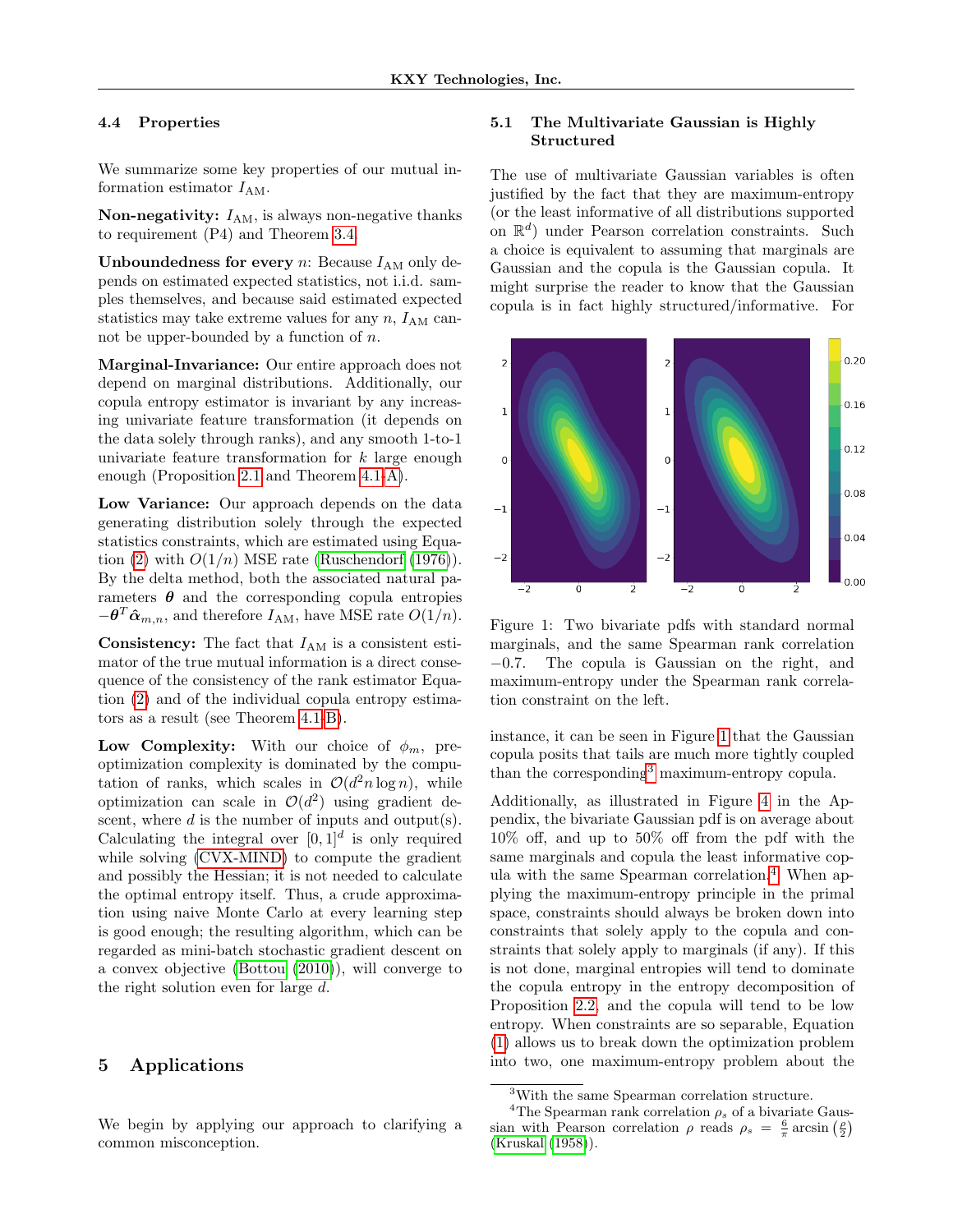copula, which our approach allows solving, and one about marginals. This is not possible using covariance matrices as maximum-entropy constraints given that Pearson's correlation is not a functional of the copula: it does depend on marginals. As expected, marginal entropies in this case do dominate the copula entropy in the maximum-entropy problem, which explains why univariate Gaussians are indeed high entropy but the Gaussian copula is low entropy/highly structured.



<span id="page-7-0"></span>Figure 2: Estimation of the mutual information between two 128-dimensional vectors  $\mathbf{x} = (x_1, \ldots, x_d)$ and  $y = (y_1, \ldots, y_d)$  from a draw of 1000 i.i.d. samples.  $(x_i, y_i)$  are i.i.d. Gaussians with mean zero, unit marginal variance, and correlation  $\rho$ . For models using deep neural networks, we run the experiment 10 times and report for each batch number the estimate that is the closest to the ground truth. The ground truth is the black solid line labeled  $I(\boldsymbol{x}; \boldsymbol{y})$ .

# 5.2 MIND is Far More Data-Efficient Than Competing Approaches

Next, we illustrate that our approach is far more dataefficient than all alternatives, in both low and high mutual information settings.

We repeat the experiment of [McAllester and Stratos](#page-9-10) [\(2020\)](#page-9-10), and estimate the mutual information between two d-dimensional vectors  $\mathbf{x} = (x_1, \ldots, x_d)$  and  $\mathbf{y} =$  $(y_1, \ldots, y_d)$ , where  $(x_i, y_i)$  are i.i.d. Gaussians with mean zero, unit marginal variance, and correlation  $\rho$ . The true mutual information in this case is  $I(\mathbf{y};\mathbf{x}) =$  $-\frac{d}{2}\log\left(1-\rho^2\right)$ . We reuse the exact same settings as [McAllester and Stratos](#page-9-10) [\(2020\)](#page-9-10), except for one simple change. Rather than drawing a fresh mini-batch from the true data generating distribution, which is equivalent to using 384000 i.i.d. samples in total, we generate 1000 i.i.d. samples used by all experiments and from which mini-batches are sampled. We run the experiment in a high ( $\rho = 0.5$ ) and a low ( $\rho = 0.01$ ) mutual information setting. We use the code provided

| $I(\mathbf{y};\mathbf{x})$    MIND   DoE   MINE   NWJ   KSG |                                                                                                                          |  |  |
|-------------------------------------------------------------|--------------------------------------------------------------------------------------------------------------------------|--|--|
|                                                             | $\overline{18.41}$   $\overline{18.36}$   $\overline{53.88}$   $\overline{6.92}$   $\overline{7.22}$   $\overline{2.98}$ |  |  |
|                                                             | $\overline{0.01}$ $\overline{0.08}$ $\overline{37.49}$ $\overline{5.83}$ $\overline{1.67}$ $\overline{2.89}$             |  |  |

<span id="page-7-1"></span>Table 1: Estimates of the mutual information between two 128-dimensional vectors from 1000 i.i.d. samples in low and high mutual information settings using various models. The ground truth is the column  $I(\mathbf{y}; \mathbf{x})$ and the closest model to it is in bold.

by the authors of [McAllester and Stratos](#page-9-10) [\(2020\)](#page-9-10) at <https://github.com/karlstratos/doe> for all models but KSG [\(Kraskov et al.](#page-9-6) [\(2004\)](#page-9-6)) and MIND. For MIND, we use second order polynomials as  $\phi_m$ . As it can be seen in Figure [2](#page-7-0) and in Table [1,](#page-7-1) MIND is the only model able to come anywhere close to the ground truth in high or low mutual information settings. DoE models clearly overshoot in both settings. If we refer to Figure 2 of [McAllester and Stratos](#page-9-10) [\(2020\)](#page-9-10), we may conclude that DoE models need about  $2000\times128$ i.i.d. samples to converge to the ground truth in this experiment, which is 256 times more than what MIND requires. Variational models in the primal space overshoot in low mutual information settings and seem to be upper-bounded by  $O(\log n)$  in high mutual information settings. As for the nonparametric KSG estimator, it struggles with large input dimensions.

### 5.3 Copula Entropy Regularized Generative Adversarial Networks (CER-GANs)

Finally, we illustrate that our approach may be used to prevent mode collapse in GANs.

We recall that GANs [\(Goodfellow et al.](#page-9-19) [\(2014\)](#page-9-19)) are very effective generative models made of two modules: a generator whose state is represented by a function  $G: \mathcal{Z} \subset \mathbb{R}^q \to \mathcal{X}$ , and a discriminator whose state is represented by a function  $D : \mathcal{X} \to [0, 1]$ . The aim is to learn a function  $G$  that maps a simple noise or code distribution  $P_z$  supported on Z to a true data generating distribution of interest  $P_x$  supported on X, so that we may draw samples from the true distribution  $P_x$  (e.g. realistic images) simply as  $G(z)$  with  $z \sim P_z$ . To do so, a GAN alternates between two steps. The first step consists of learning a discriminating function  $D$  that, as the predictive probability of a binary classifier, is effective at telling draws from the true distribution  $P_x$  apart from draws of the form  $G(z)$  (i.e. that are fake). This is done by maximizing the likelihood-like objective

$$
\mathcal{L}_D := E_{P_{\bm{x}}} \left[ \log D\left(\bm{x}\right) \right] + E_{P_{\bm{z}}} \left[ \log \left(1 - D\left(G(\bm{z})\right)\right) \right]
$$

over functions D induced by a deep neural network, for a given G. The second step consists of updating the state G of the generator so as to trick the discriminator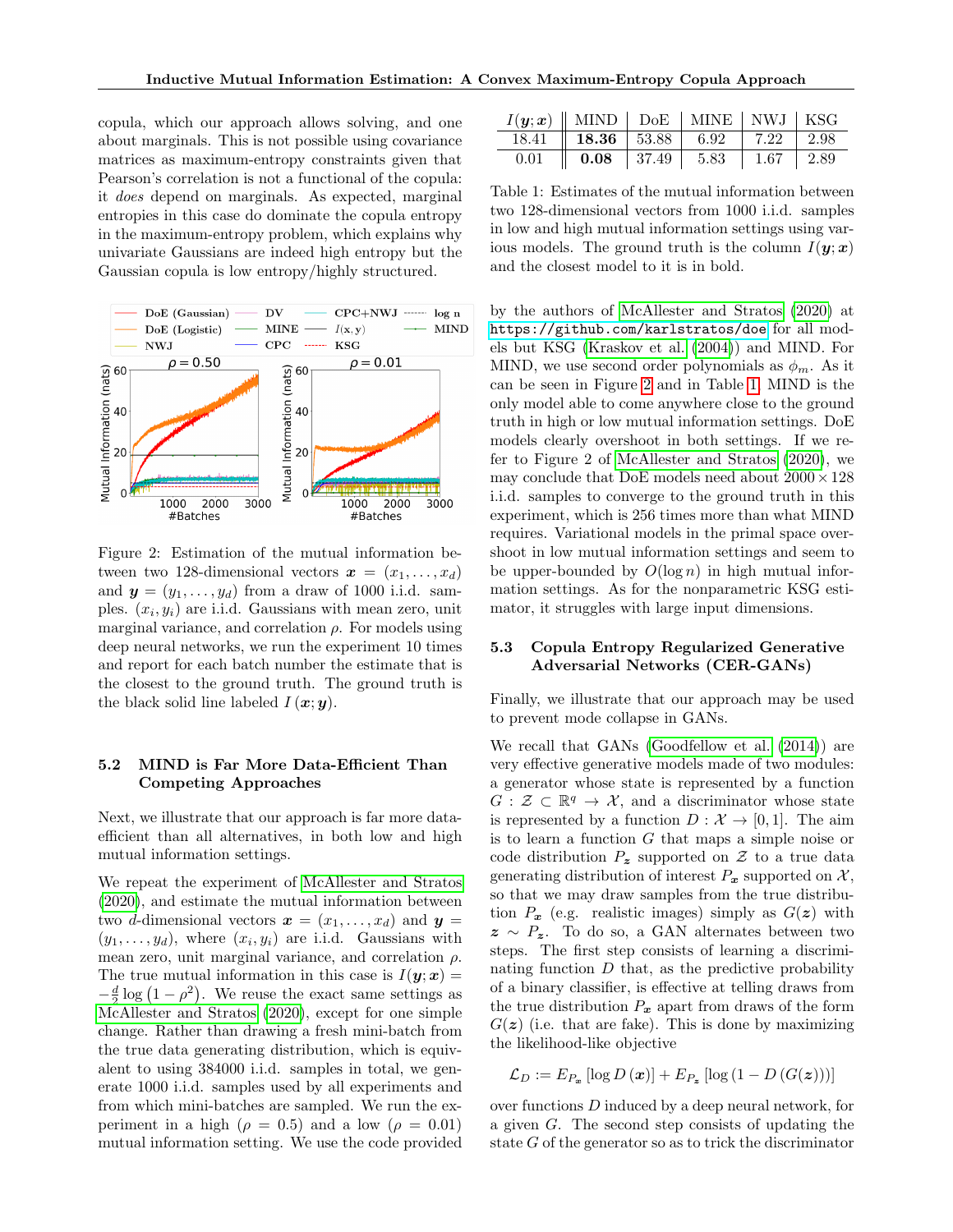

<span id="page-8-0"></span>Figure 3: Illustration of GANs trained on the 25 Gaussians dataset (left) without regularization (middle), and with copula entropy regularization (right). Both models use the same discriminator and generator architectures and were stopped after 500 epochs.

into thinking that fake samples are real. This is done by minimizing the objective

$$
\mathcal{L}_G := E_{P_{\boldsymbol{z}}} \left[ \log \left( 1 - D\left( G(\boldsymbol{z}) \right) \right) \right]
$$

over functions G induced by another deep neural network. When  $P_x$  is multi-modal, as is often the case in real-life applications, if the generator becomes good at sampling from a mode of  $P_x$ , then it will keep generating samples near the same mode, as no term in the objectives  $\mathcal{L}_D$  and  $\mathcal{L}_G$  incentivizes the generator to keep exploring beyond a mode. This pathology of GANs is known as mode collapse [\(Che et al.](#page-9-20) [\(2016\)](#page-9-20)). [Belghazi et al.](#page-9-9) [\(2018\)](#page-9-9) identified as possible solution regularizing  $\mathcal{L}_G$  with the entropy of  $G(z)$  so as to foster exploration, but the authors considered this solution intractable. Instead they followed [Chen et al.](#page-9-2)  $(2016)$  and focused on cases where, in addition to z, the generator uses meta-data  $c$  that implicitly identify modes of the true distribution  $P_x$  (e.g. the digit in the case of MNIST). The authors realized that a low mutual information  $I(G(\mathbf{z}, \mathbf{c}); \mathbf{c})$  between fake samples and the associated codes reveals mode collapse, and consequently proposed regularizing  $\mathcal{L}_G$  with the negative of the foregoing mutual information term:

$$
\tilde{\mathcal{L}}_G = \mathcal{L}_G - \beta I \left( G(\bm{z}, \bm{c}); \bm{c} \right), \ \beta > 0.
$$

We propose an alternative that does not rely on metadata.

It follows from Sklar's theorem (Theorem [2.1\)](#page-1-1) that to prevent the generator from collapsing to a mode, it suffices to prevent the copula of  $G(z)$  from collapsing to a mode, which can be done by regularizing the generator's loss function with the entropy of the copula of  $G(z)$ :

$$
\bar{\mathcal{L}}_G = \mathcal{L}_G - \beta h\left(\mathbf{u}_{G(\boldsymbol{z})}\right), \ \beta > 0.
$$

Using the problem [\(CVX-MIND\)](#page-5-2), we may write the regularized batch training step of the generator as

$$
\min_{G} \frac{1}{b} \sum_{i=1}^{b} \log \left[ 1 - D \left( G(z_i) \right) \right] + \beta \left[ \boldsymbol{\theta}^T \phi \left( \hat{\boldsymbol{u}}_i \right) - e^{\boldsymbol{\theta}^T \phi \left( \boldsymbol{u}_i \right)} \right]
$$

where  $\beta > 0$ ,  $\phi$  is the constraint function,  $u_i \sim$  $\mathcal{U}\left([0,1]^d\right)$  are standard uniforms, and  $\hat{\boldsymbol{u}}_i = \frac{\text{rg}(G(\boldsymbol{z}_i))}{b+1}$ , the rank being understood as within-batch. The generator step is now followed by the batch copula step

$$
\min_{\boldsymbol{\theta}} \quad \frac{1}{b} \sum_{i=1}^{b} -\boldsymbol{\theta}^T \phi(\hat{\boldsymbol{u}}_i) + e^{\boldsymbol{\theta}^T \phi(\boldsymbol{u}_i)}.
$$

We call this model Copula Entropy Regularized GANs (CER-GANs). Figure [3](#page-8-0) illustrates the efficacy of CER-GANs on the 25-Gaussians dataset ( [Belghazi et al.](#page-9-9)  $(2018)$ .

# 6 Conclusion

We propose a novel approach for solving maximumentropy copula problems under flexible linear constraints as a convex optimization problem, and we apply our finding to estimating the mutual information between two random vectors. Our approach is inductive in that it relies on the data generating distribution solely through some association-revealing nonparametric properties; it does not assume we have enough data to fully characterize the underlying true joint distribution. This allows the resulting estimator, which we denote MIND, to be considerably more data efficient than all competing models. We show that MIND can accurately estimate the mutual information even when the sample size  $n$  is not large enough to fully characterize the true data generating distribution. For large n settings, we show that MIND is a consistent estimator of the true mutual information and has MSE rate  $O(1/n)$ . Beyond mutual information estimation, we show that mode collapse in GANs can be mitigated by adding a regularizing term that maximizes the copula entropy of the generator using MIND.

An implementation of MIND can be accessed from the Python package 'kxy' available from Pypi (by running 'pip install kxy') or GitHub ([https://github.com/](https://github.com/kxytechnologies/kxy-python) [kxytechnologies/kxy-python](https://github.com/kxytechnologies/kxy-python)).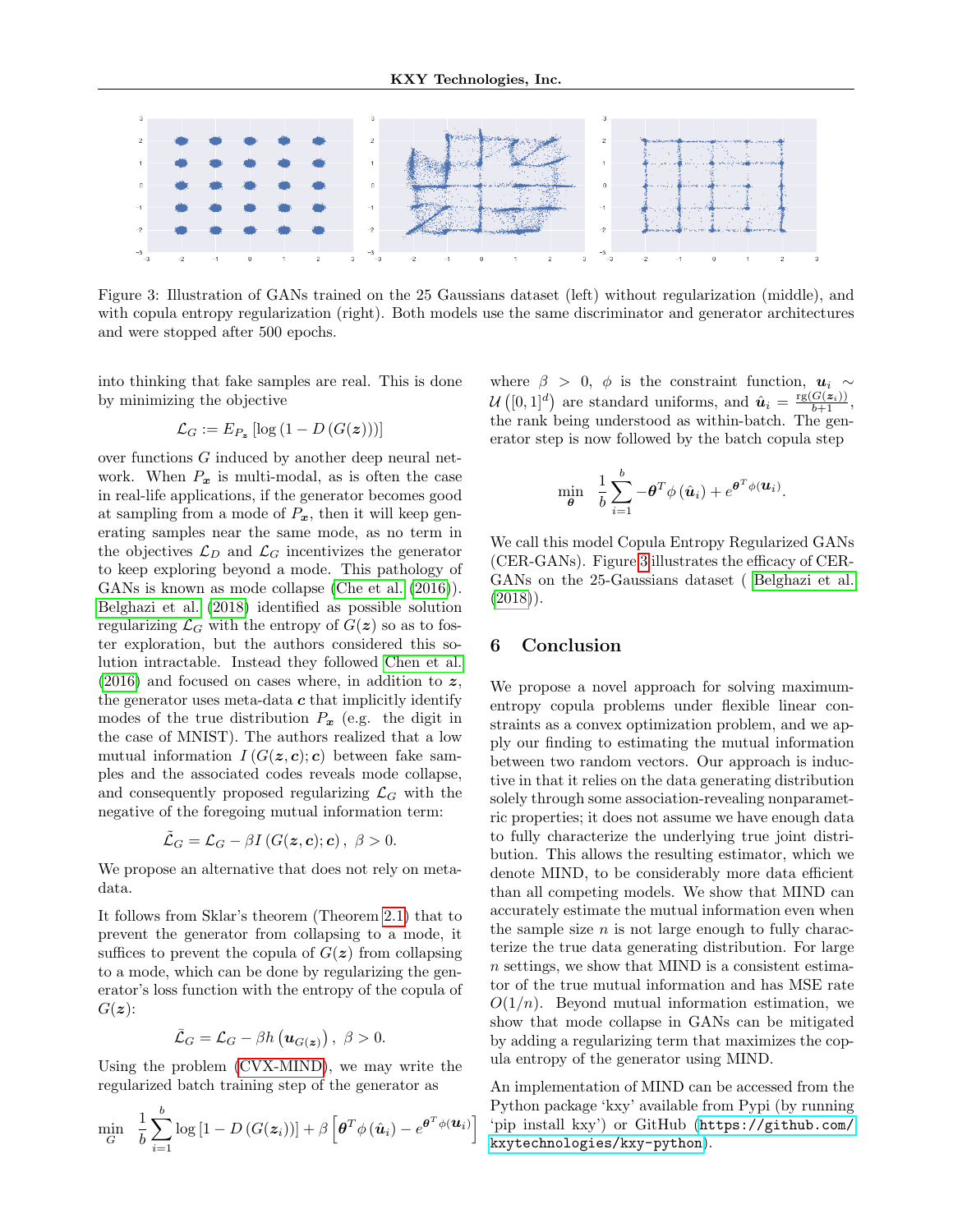### References

<span id="page-9-9"></span>Belghazi, M. I., Baratin, A., Rajeshwar, S., Ozair, S., Bengio, Y., Courville, A., and Hjelm, D. (2018). Mutual information neural estimation. In International Conference on Machine Learning, pages 531–540.

<span id="page-9-1"></span>Bell, A. J. and Sejnowski, T. J. (1995). An information-maximization approach to blind separation and blind deconvolution. Neural computation, 7(6):1129–1159.

<span id="page-9-17"></span>Bottou, L. (2010). Large-scale machine learning with stochastic gradient descent. In Proceedings of COMP-STAT'2010, pages 177–186. Springer.

<span id="page-9-0"></span>Brown, P. F., Della Pietra, V. J., Desouza, P. V., Lai, J. C., and Mercer, R. L. (1992). Class-based n-gram models of natural language. Computational linguistics, 18(4):467–480.

<span id="page-9-20"></span>Che, T., Li, Y., Jacob, A. P., Bengio, Y., and Li, W. (2016). Mode regularized generative adversarial networks. In 5th International Conference on Learning Representations, ICLR 2017.

<span id="page-9-2"></span>Chen, X., Duan, Y., Houthooft, R., Schulman, J., Sutskever, I., and Abbeel, P. (2016). Infogan: Interpretable representation learning by information maximizing generative adversarial nets. In Advances in neural information processing systems, pages 2172– 2180.

<span id="page-9-16"></span>Cover, T. M. (1999). Elements of information theory. John Wiley & Sons.

<span id="page-9-13"></span>Csiszár, I. (1975). I-divergence geometry of probability distributions and minimization problems. The annals of probability, pages 146–158.

Dumoulin, V., Belghazi, I., Poole, B., Mastropietro, O., Lamb, A., Arjovsky, M., and Courville, A. (2016). Adversarially learned inference. arXiv preprint arXiv:1606.00704.

<span id="page-9-7"></span>Gao, S., Ver Steeg, G., and Galstyan, A. (2015). Efficient estimation of mutual information for strongly dependent variables. In Artificial intelligence and statistics, pages 277–286.

<span id="page-9-19"></span>Goodfellow, I. J., Pouget-Abadie, J., Mirza, M., Xu, B., Warde-Farley, D., Ozair, S., Courville, A., and Bengio, Y. (2014). Generative adversarial networks. arXiv preprint arXiv:1406.2661.

<span id="page-9-3"></span>Higgins, I., Amos, D., Pfau, D., Racaniere, S., Matthey, L., Rezende, D., and Lerchner, A. (2018). Towards a definition of disentangled representations. arXiv preprint arXiv:1812.02230.

<span id="page-9-8"></span>Hulle, M. M. V. (2005). Edgeworth approximation of multivariate differential entropy. Neural computation, 17(9):1903–1910.

<span id="page-9-11"></span>Jaynes, E. T. (1957a). Information theory and statistical mechanics. Physical review, 106(4):620.

<span id="page-9-12"></span>Jaynes, E. T. (1957b). Information theory and statistical mechanics. ii. Physical review, 108(2):171.

<span id="page-9-6"></span>Kraskov, A., Stögbauer, H., and Grassberger, P. (2004). Estimating mutual information. Physical review E, 69(6):066138.

<span id="page-9-18"></span>Kruskal, W. H. (1958). Ordinal measures of association. Journal of the American Statistical Association, 53(284):814–861.

<span id="page-9-14"></span>Kullback, S., Khairat, M., et al. (1966). A note on minimum discrimination information. The Annals of Mathematical Statistics, 37(1):279–280.

<span id="page-9-5"></span>Kwak, N. and Choi, C.-H. (2002). Input feature selection by mutual information based on parzen window. IEEE transactions on pattern analysis and machine intelligence, 24(12):1667–1671.

Lin, Z., Khetan, A., Fanti, G., and Oh, S. (2018). Pacgan: The power of two samples in generative adversarial networks. Advances in neural information processing systems.

<span id="page-9-10"></span>McAllester, D. and Stratos, K. (2020). Formal limitations on the measurement of mutual information. In International Conference on Artificial Intelligence and Statistics, pages 875–884.

Metz, L., Poole, B., Pfau, D., and Sohl-Dickstein, J. (2016). Unrolled generative adversarial networks. arXiv preprint arXiv:1611.02163.

<span id="page-9-4"></span>Moon, Y.-I., Rajagopalan, B., and Lall, U. (1995). Estimation of mutual information using kernel density estimators. Physical Review E, 52(3):2318.

<span id="page-9-15"></span>Nelsen, R. B. (2007). An introduction to copulas. Springer Science & Business Media.

<span id="page-9-21"></span>Newey, K. and McFadden, D. (1994). Large sample estimation and hypothesis. Handbook of Econometrics, IV, Edited by RF Engle and DL McFadden, pages 2112–2245.

Nguyen, T. D., Le, T., Vu, H., and Phung, D. (2017). Dual discriminator generative adversarial nets. In Proceedings of the 31st International Conference on Neural Information Processing Systems, pages 2667– 2677.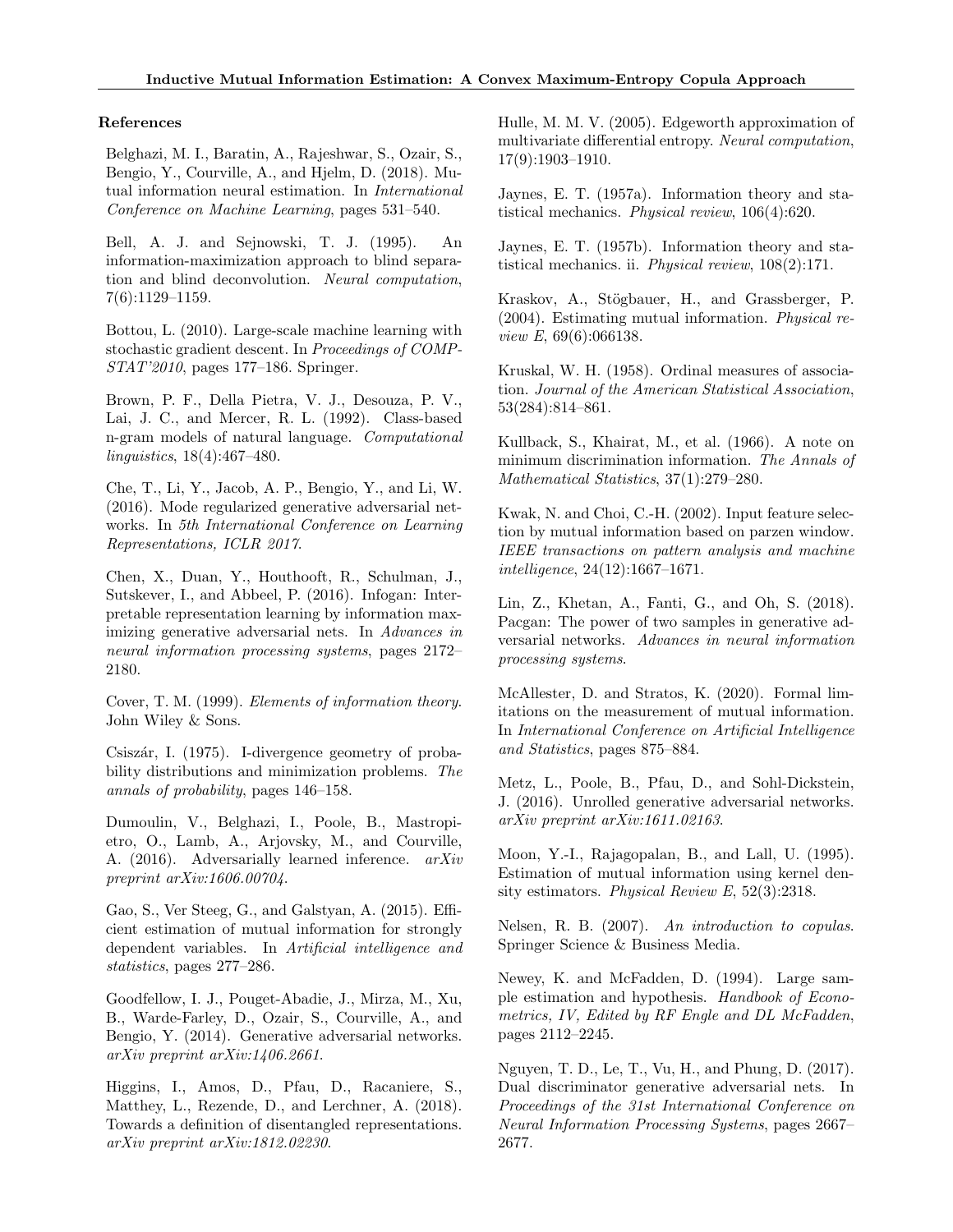<span id="page-10-6"></span>Nguyen, X., Wainwright, M. J., and Jordan, M. I. (2010). Estimating divergence functionals and the likelihood ratio by convex risk minimization. IEEE Transactions on Information Theory, 56(11):5847– 5861.

<span id="page-10-5"></span>Noshad, M., Zeng, Y., and Hero, A. O. (2019). Scalable mutual information estimation using dependence graphs. In ICASSP 2019-2019 IEEE International Conference on Acoustics, Speech and Signal Processing (ICASSP), pages 2962–2966. IEEE.

<span id="page-10-3"></span>Oord, A. v. d., Li, Y., and Vinyals, O. (2018). Representation learning with contrastive predictive coding. arXiv preprint arXiv:1807.03748.

<span id="page-10-4"></span>Paninski, L. (2003). Estimation of entropy and mutual information. Neural computation, 15(6):1191– 1253.

<span id="page-10-2"></span>Pathak, D., Agrawal, P., Efros, A. A., and Darrell, T. (2017). Curiosity-driven exploration by selfsupervised prediction. In Proceedings of the IEEE Conference on Computer Vision and Pattern Recognition Workshops, pages 16–17.

<span id="page-10-8"></span>Poole, B., Ozair, S., Van Den Oord, A., Alemi, A., and Tucker, G. (2019). On variational bounds of mutual information. In International Conference on Machine Learning, pages 5171–5180.

<span id="page-10-10"></span>Rudin, W. (1973). Functional analysis, mcgraw-hill series in higher mathematics.

<span id="page-10-9"></span>Ruschendorf, L. (1976). Asymptotic distributions of multivariate rank order statistics. The Annals of Statistics, pages 912–923.

Saatchi, Y. and Wilson, A. G. (2017). Bayesian gan. arXiv preprint arXiv:1705.09558.

Salimans, T., Goodfellow, I., Zaremba, W., Cheung, V., Radford, A., and Chen, X. (2016). Improved techniques for training gans. arXiv preprint arXiv:1606.03498.

<span id="page-10-11"></span>Shohat, J. A. and Tamarkin, J. D. (1943). The problem of moments. Number 1. American Mathematical Soc.

<span id="page-10-7"></span>Song, J. and Ermon, S. (2020). Understanding the limitations of variational mutual information estimators. In International Conference on Learning Representations.

<span id="page-10-0"></span>Tishby, N., Pereira, F. C., and Bialek, W. (2000). The information bottleneck method. arXiv preprint physics/0004057.

<span id="page-10-1"></span>Tishby, N. and Zaslavsky, N. (2015). Deep learning and the information bottleneck principle. In 2015 IEEE Information Theory Workshop (ITW), pages 1–5. IEEE.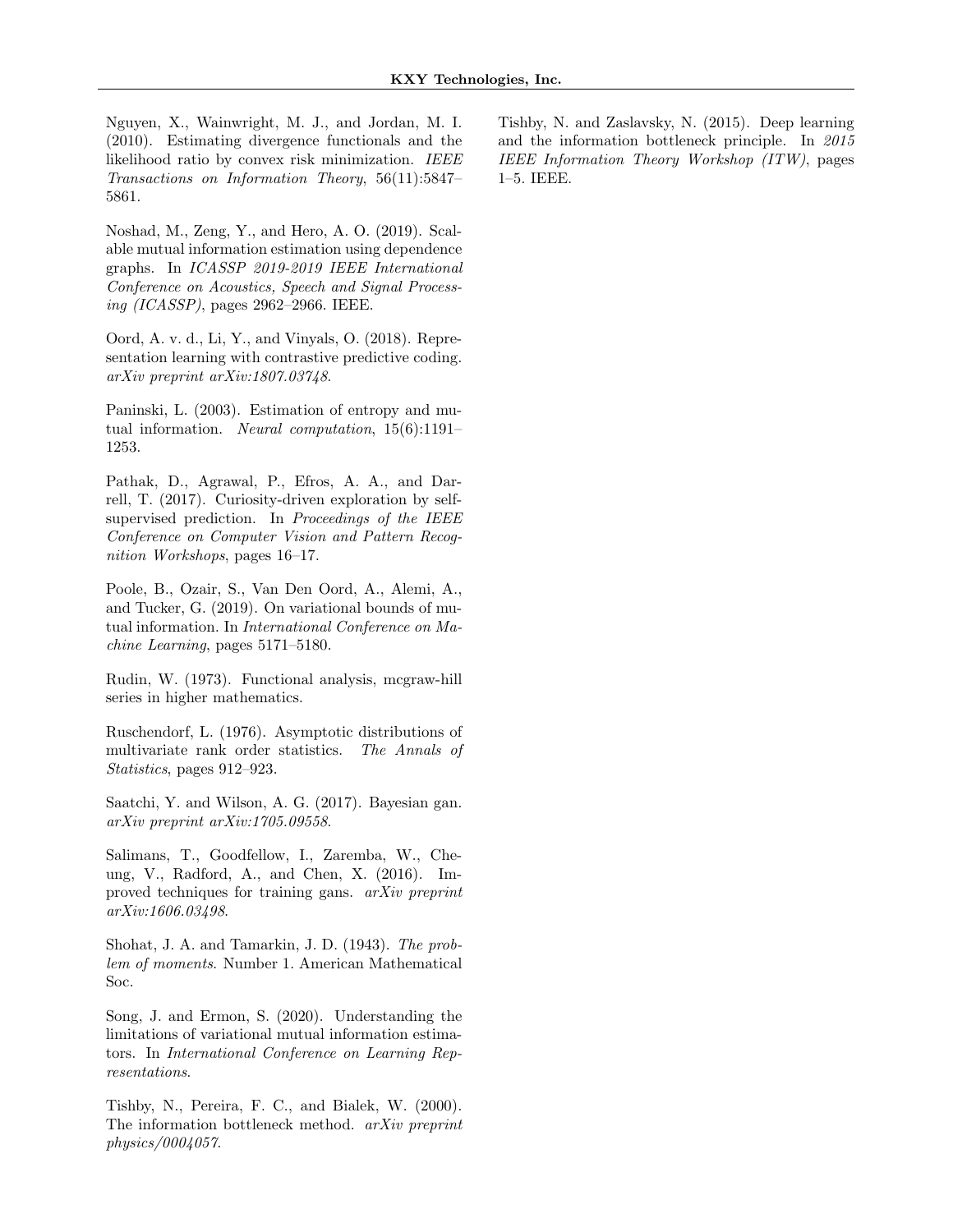

<span id="page-11-1"></span>Figure 4: Normalized  $L_2$  distance between two bivariate distributions with standard normal marginals, one with Gaussian copula and the other with maximumentropy copula under Spearman correlation constraints, for various Spearman correlation values  $\rho_s$ .

# A Further Details

### A.1 Additional Experiment

It can be shown that the highest  $R^2$  and the lowest RMSE achievable by a regression model using  $x$  to predict y read respectively

 $\bar{R}^2(P_{\bm{x},y}) = 1 - e^{-2I(y;\bm{x})}$ 

and

$$
R\bar{M}SE(P_{\boldsymbol{x},y}) = e^{-I(y;\boldsymbol{x})}\sqrt{\mathbb{V}\text{ar}(y)}.
$$

We use MIND to estimate the highest performance achievable in the Kaggle competition 'House Prices: Advanced Regression Techniques'. The aim is to predict the price at which houses were sold from various continuous and categorical variables. The results are summarized in Table [3,](#page-12-3) when all variables are used, when the 10 explanatory variables OverallQual, GrLivArea, YearBuilt, TotalBsmtSF, OverallCond, LotArea, BsmtFinSF1, BldgType, Kitchen-Qual, MSZoning are used, and when the first 5 of the foregoing list are used.

# <span id="page-11-0"></span>A.2 Further Details on Handling Categorical Data

Categorical and non-ordinal variables should be ordinarily encoded as customary, and ordinal data should be treated as continuous variables. The only practical requirements for the validity of this approach are i) to use a ranking function that assigns different ranks to all inputs including ties (e.g. scipy's 'rankdata' function with method 'ordinal', or leveraging PyTorch's or Tensorflow's 'argsort'.), and ii) to avoid encoding methods that may result in linearly dependent coordinates (e.g. one-hot-encoding on a binary non-ordinal categorical variable). When a suitable ranking function is not available a small random jitter may be added to ordinal variables to remove ties.

This approach is mathematically valid thanks to the quantization characterization of the mutual information [\(Cover](#page-9-16) [\(1999\)](#page-9-16), Definition 8.54). In effect, if we denote  $P$  (resp.  $Q$ ) a partition of the domain  $X$  (resp. *Y*) of *x* (resp. *y*), and  $[x]_p \in \mathbb{N}$  (resp.  $[y]_Q \in \mathbb{N}$ ) a discrete random variable indicating which element of  $\mathcal{P}$  (resp.  $\mathcal{Q}$ )  $\mathbf{x}$  (resp.  $\mathbf{y}$ ) belongs to, then we have

$$
I(\mathbf{y};\mathbf{x}) = \sup_{\mathcal{P},\mathcal{Q}} I([\mathbf{y}]_{\mathcal{Q}};[\mathbf{x}]_{\mathcal{P}}), \tag{12}
$$

where the rightmost mutual information is between discrete random variables.

This characterization implies that the mutual information is always invariant by 1-to-1 transformations, of which ordinal encoding is one, whether coordinates are all continuous, all categorical, or a mix.<sup>[5](#page-11-2)</sup> It can also be seen that adding a negligible random jitter to an ordinal random variable will not materially change the mutual information, $6$  but will turn the ordinal variable into a continuous one so that results developed for continuous variables may apply. Strictly speaking, by the data processing inequality [\(Cover](#page-9-16) [\(1999\)](#page-9-16), Theorem 2.8.1), adding a random jitter to ordinal variables increases the mutual information but, as the jitter standard deviation goes to zero, the difference becomes negligible, even though we still enjoy the benefits of working with continuous variables, without downside. Considering that MIND only depends on variables through their ranks, we may do without adding a jitter, so long as the ranking algorithm does not attribute the same rank to ties.

Another approach for handling categorical variables would be to use Table [2,](#page-12-0) and to use the entropy decomposition formula (Equation  $(1)$ ) to estimate differential entropies and conditional entropies. However, this approach can be far less data-efficient as it requires splitting the dataset into as many subsets as the number of distinct tuples of categorical variable values, so as to evaluate conditional differential entropies.

<span id="page-11-2"></span><sup>&</sup>lt;sup>5</sup>Indeed, for any 1-to-1 transformation  $f$  and partition P of X, we may always find a partition  $\mathcal{P}'$  of the image space  $f(\mathcal{X})$  such that  $[\mathbf{x}]_{\mathcal{P}} = [f(\mathbf{x})]_{\mathcal{P}}$ .

<span id="page-11-3"></span> ${}^{6}$ If we denote g the operation consisting of adding a negligible random jitter to an ordinal variable  $x_i$ , then by reducing the jitter's standard deviation, for any partition P of the domain of  $x_i$ , we may always find a partition  $\mathcal{P}'$ of the image space such that  $\mathbb{P}([x_i]_{\mathcal{P}} = [g(x_i)]_{\mathcal{P}}) = 1 - e$ for e arbitrarily small.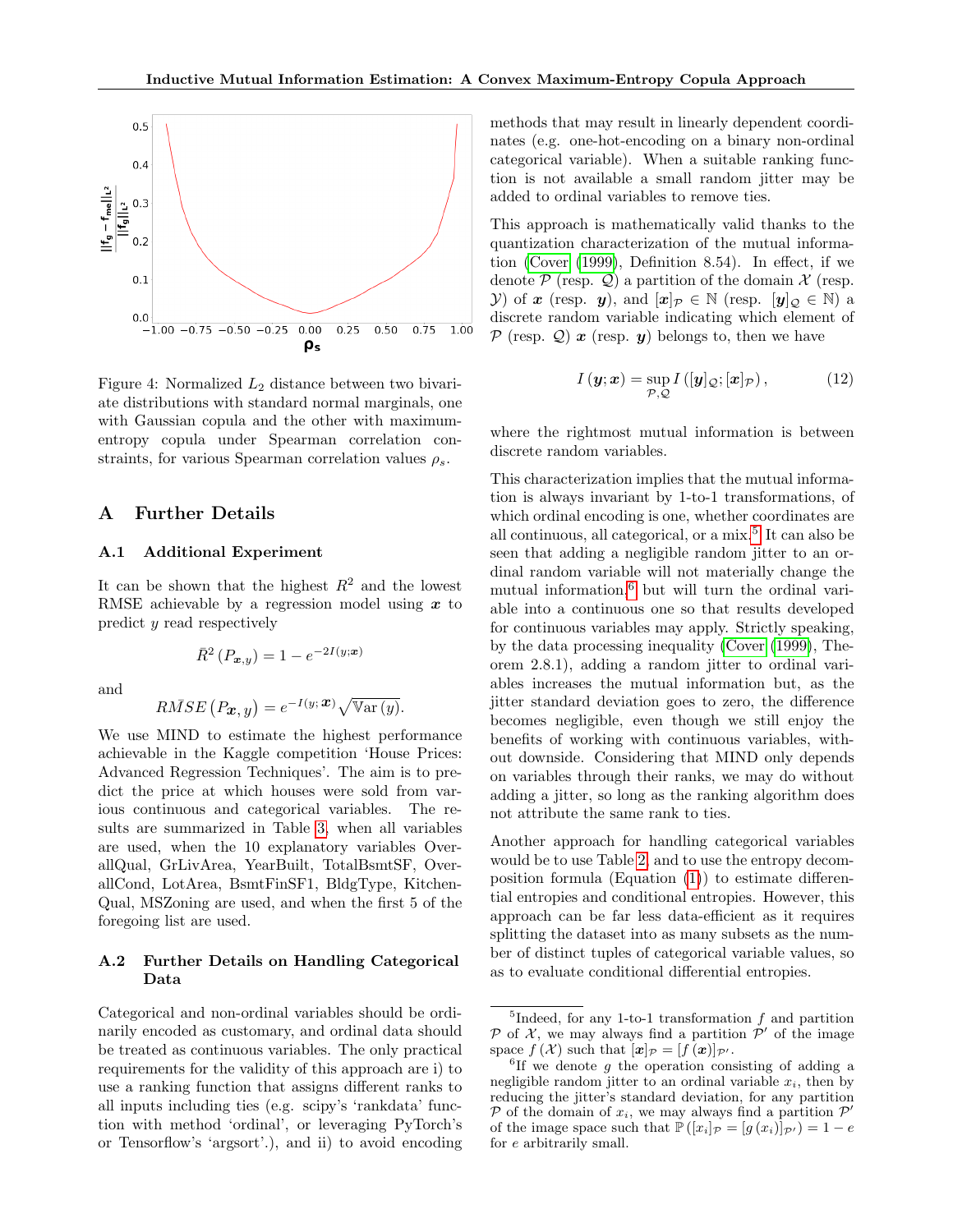|                                   | $\boldsymbol{u}$ is continuous                                                                                | $y$ is categorical                                                                                                                                                                                    |  |  |
|-----------------------------------|---------------------------------------------------------------------------------------------------------------|-------------------------------------------------------------------------------------------------------------------------------------------------------------------------------------------------------|--|--|
| $x$ is continuous                 | $I(\boldsymbol{y};\boldsymbol{x}) = h(\boldsymbol{y}) + h(\boldsymbol{x}) - h(\boldsymbol{y};\boldsymbol{x})$ | $I(y; \mathbf{x}) = h(\mathbf{x}) - \sum h(\mathbf{x} y = i)P_y(i)$                                                                                                                                   |  |  |
|                                   |                                                                                                               |                                                                                                                                                                                                       |  |  |
| $x$ is categorical                | $I(\mathbf{y};\mathbf{x}) = h(\mathbf{y}) - \sum h(\mathbf{y} \mathbf{x} = i) P_{\mathbf{x}}(i)$              | $I(y; x) = H(y) + H(x) - H(y; x)$                                                                                                                                                                     |  |  |
|                                   |                                                                                                               |                                                                                                                                                                                                       |  |  |
|                                   |                                                                                                               | x has continuous coordinates $x_c$ $I(y;x) = h(y) + \sum [h(x_c x_d = i) - h(y, x_c x_d = i)]$ $Px_d(i)$ $I(y;x) = I(y;x_d) + \sum Px_d(i)h(x_c x_d = i) - \sum h(x_c x_d = i, y = j)$ $Px_d, y(i,j)$ |  |  |
| and categorical coordinates $x_d$ | $i \in \mathcal{X}_{d}$                                                                                       | $i \in \mathcal{X}$ d                                                                                                                                                                                 |  |  |

<span id="page-12-0"></span>Table 2: Expression of the mutual information  $I(y; x)$  as a function of the Shannon entropy  $H(.)$ , and/or the differential entropy  $h(.)$ , depending on whether y and/or x has continuous and/or categorical coordinates. Expressions of the type  $h(x|y = i)$  are to be understood as the differential entropy of the continuous conditional distribution  $x|y = i$ .

| $I(y; \boldsymbol{x})$ | $\bar{R}^2$ | RMSE   | d. | $n_{\rm c}$ |
|------------------------|-------------|--------|----|-------------|
| 1.50                   | 0.95        | 18,531 | 80 | 1460        |
| 0.76                   | 0.78        | 36.979 | 10 | 1460        |
| 0.65                   | 0.73        | 41.007 | 5  | 1460        |

<span id="page-12-3"></span>Table 3: Mutual information and highest performances achievable in the 'House Prices: Advanced Regression Techniques' Kaggle challenge using all, 10 or 5 explanatory variables.

# B Proofs

### <span id="page-12-1"></span>B.1 Proof of Proposition [2.1](#page-2-2)

Any continuous 1-to-1 univariate transformation  $g_i$  is either increasing or decreasing. Increasing transformations leave copulas invariant. Moreover, any continuous decreasing function  $g_i$  on  $\mathbb R$  can be written as  $f(-x)$  where f is a continuous increasing function, so that we may focus on proving the statement for the transformation  $g_i : z \to -z$ . Let us denote  $\bar{z} = (z_1, \ldots, -z_i, \ldots, z_d), \bar{c}$  its copula density, and c the copula density of  $z = (z_1, \ldots, z_d)$ . We have

$$
\bar{c}(u_1,\ldots,u_d)=c(u_1,\ldots,1-u_i,\ldots,u_d).
$$

A simple change of variables shows that  $h(\mathbf{u}_z)$  =  $h(\mathbf{u}_{\bar{z}}).$ 

#### <span id="page-12-2"></span>B.2 Proof of Theorem [3.1](#page-3-2)

Let  $P$  be a  $d$ -dimensional copula distribution, and U the uniform distribution on  $[0, 1]^d$ . We note that  $h(P) = -KL(P||U)$ . Thus the optimization problem [\(MIND\)](#page-3-1) is equivalent to looking for the I-projection of U on the space  $\mathcal E$  of copula distributions satisfying the linear constraint  $E_P[\phi_m(\boldsymbol{u})] = \boldsymbol{\alpha}_m$ , as defined in  $Csiszár$  [\(1975\)](#page-9-13).

Existence and uniqueness: If there exists a copula distribution P satisfying the constraints and admitting an entropy, then  $\mathcal E$  is not empty.  $\mathcal E$  is convex as every convex combination of copulas satisfying the linear constraint  $E_P [\phi_m(\boldsymbol{u})] = \boldsymbol{\alpha}_m$  is itself a copula that satisfies said constraint.

We say that a space of continuous distributions supported on  $[0,1]^d$  is variation closed when it is closed in the topology of the variation distance  $|P - Q|$  =  $\int |p - q| dU$ , where p and q are the Radon-Nikodym derivatives of  $P$  and  $Q$  with respect to  $U$  (i.e. their pdfs).

**Lemma B.1.**  $\mathcal{E}$  is variation-closed.

*Proof.* Let  $P_n \in \mathcal{E}$  be a sequence converging in variation to a distribution  $P$ . We need to show that  $P$ also satisfies the linear constraints and has uniform marginals. Convergence in variation implies that for every test function f

<span id="page-12-4"></span>
$$
\int_{[0,1]^d} f(u)p_n(u)du \to \int_{[0,1]^d} f(u)p(u)du. \qquad (13)
$$

Taking  $f = \phi_m$  proves that the limit distribution P satisfies the linear constraints. We now need to prove that it has uniform marginals.

Let us consider  $u_{-i} = (..., u_{i-1}, u_{i+1}, ...)$  the vector  $u$  without its  $i$ -th coordinate, and let us choose a test function  $f$  that only depends on  $u_i$ . By Fubini's theorem we have

$$
\int_{[0,1]^d} f(\mathbf{u}) p_n(\mathbf{u}) d\mathbf{u} = \int f(u_i) \underbrace{\left(\int p_n(\mathbf{u}) d\mathbf{u}_{-i}\right)}_{=1} du_i
$$
\n
$$
= \int_{[0,1]^d} f(u_i) du_i
$$
\n
$$
= \int_{[0,1]^d} f(u_i) p(\mathbf{u}) d\mathbf{u}
$$

where the last equality is due to the Equation [\(13\)](#page-12-4). Putting the last two equality together, we get

$$
\int f(u_i)\left(1-\int p(\boldsymbol{u})d\boldsymbol{u}_{-i}\right)du_i=0
$$

for every univariate test function  $f$ , which implies that every marginal of P is uniform. П

 $\mathcal E$  being convex, non-empty, and variation closed, U admits a unique *I*-projection on  $\mathcal E$  (see Theorem 2.1)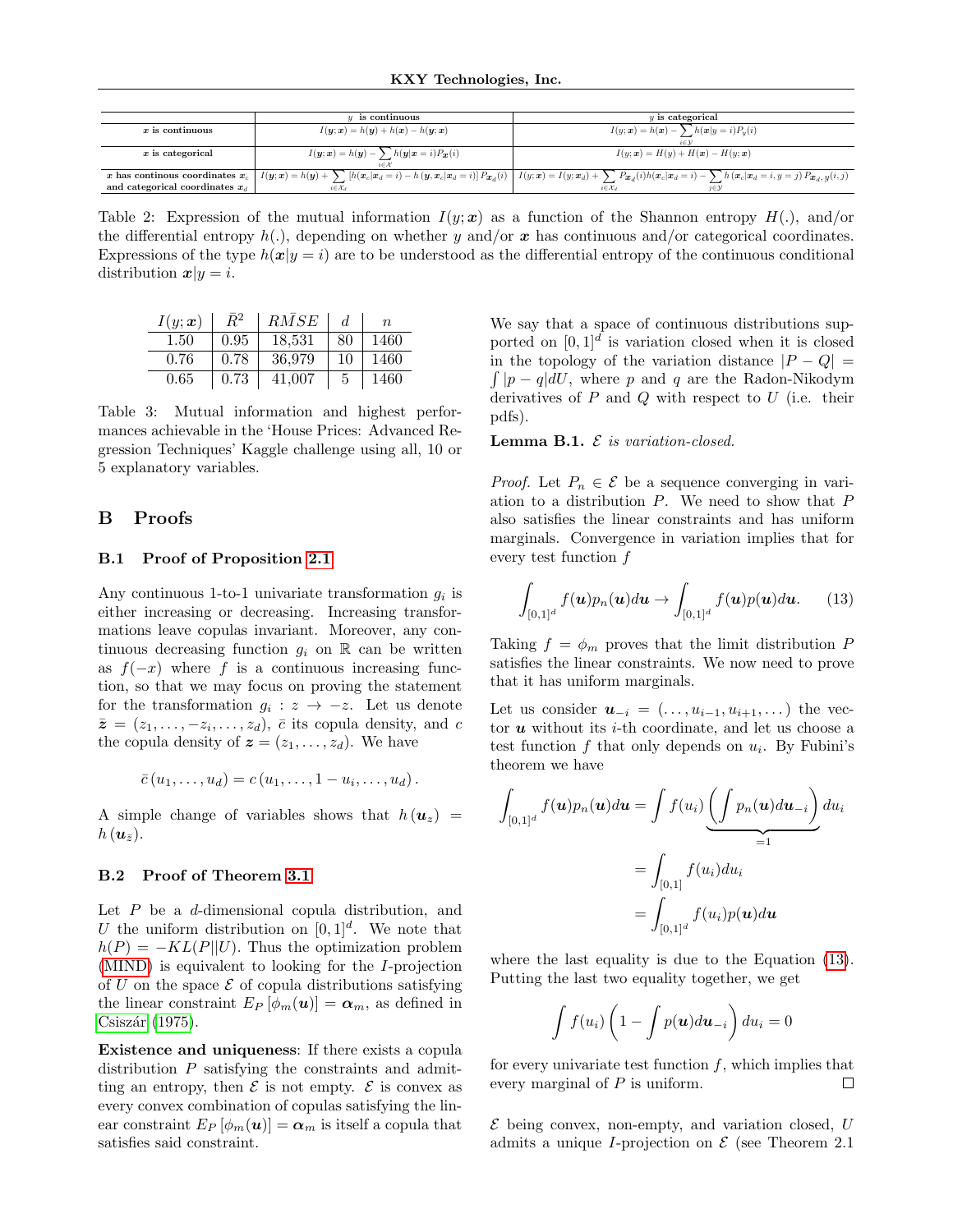in Csiszár  $(1975)$ , or equivalently, [\(MIND\)](#page-3-1) admits a unique solution.

Functional form of the pdf: Let us denote  $\mathcal F$  the space of distributions supported on  $[0,1]^d$  that satisfy the linear constraint  $E_P [\phi_m(\boldsymbol{u})] = \boldsymbol{\alpha}_m$ . Clearly,  $\mathcal{E} \subset$  $\mathcal F$  as the only difference between the two sets is that  $\mathcal E$  only contains elements of  $\mathcal F$  with uniform marginals (i.e. copula distributions). The *I*-projection  $P_{AM}$  of U on  $\mathcal F$ , which exists because  $\mathcal F$  is convex, non-empty, and variation cloosed, is the minimizer of the problem [\(A-MIND\)](#page-3-3).

By Theorem 2.3 in Csiszár [\(1975\)](#page-9-13),  $P_M$  is the Iprojection of  $P_{AM}$  on  $\mathcal{E}$ .

Applying Theorem 3.1 (Case A) in Csiszár [\(1975\)](#page-9-13), we get that  $P_{AM}$  has density with respect to  $U$ , which is also its pdf, of the form  $p_{AM} = e^{\theta^T \phi_m(\boldsymbol{u})}$ . Moreover, any distribution in  $\mathcal F$  with density with respect to  $U$ of this form is the *I*-projection of  $U$  on  $\mathcal{F}$ .

Applying Theorem 3.1 (Case B) in Csiszár  $(1975)$ , we get that  $P_{\rm M}$  has density with respect to  $P_{\rm AM}$  of the form  $\prod_{i=1}^d f_i(u_i)$ , where  $f_i$  are non-negative and log-integrable. Moreover, any distribution in  $\mathcal E$  with density with respect to  $P_{AM}$  of this form is the Iprojection of  $P_{AM}$  on  $\mathcal{E}$ .

Hence,  $P_M$  has density with respect to  $U$ , which is also its pdf,

$$
p_{\mathrm{M}} = e^{\boldsymbol{\theta}^{T} \phi_{m}(\boldsymbol{u})} \prod_{i=1}^{d} f_{i} \left( u_{i} \right),
$$

and any distribution on  $[0, 1]^d$  whose pdf of this form is the minimizer of [\(MIND\)](#page-3-1).

Pythagoras' Identity: Theorem 3.1 in Csiszár  $(1975)$  guarantees that identity  $(3.1)$  in Csiszár (1975) holds and

$$
-h(P) = -h(P_{AM}) + KL(P||P_{AM}) \qquad (14)
$$

for any  $P \in \mathcal{F}$  and

$$
KL(Q||P_{AM}) = KL(P_M||P_{AM}) + KL(Q||P_M) \quad (15)
$$

for any  $Q \in \mathcal{E} \subset \mathcal{F}$ .

As  $Q \in \mathcal{F}$ ,

$$
KL(Q||P_{AM}) = h(P_{AM}) - h(Q).
$$

Thus,

$$
h(P_{AM}) - h(Q) = KL(P_M||P_{AM}) + KL(Q||P_M)
$$

and

$$
-h(Q) = - h(P_{AM}) + KL(P_M||P_{AM}) + KL(Q||P_M).
$$

As  $P_M \in \mathcal{F}$ ,

$$
-h(P_{\rm M}) = -h(P_{\rm AM}) + KL(P_{\rm M}||P_{\rm AM}),
$$

and we get

$$
-h(Q) = -h(P_M) + KL(Q||P_M).
$$

#### <span id="page-13-0"></span>B.3 Proof of Theorem [3.2](#page-4-4)

To prove Theorem [3.1](#page-3-2) we had to prove Theorem [3.2.](#page-4-4) See Section [B.2.](#page-12-2)

#### <span id="page-13-1"></span>B.4 Proof of Theorem [3.3](#page-4-2)

Let

$$
g\left(\boldsymbol{u};\phi_m,\boldsymbol{\alpha}_m\right):=\prod_{i=1}^q p_\mathrm{M}\left(w,\boldsymbol{v}_i;\eta_i,\boldsymbol{\beta}_i\right).
$$

We want to prove that

$$
g\left(\boldsymbol{u};\phi_{m},\boldsymbol{\alpha}_{m}\right)=p_{\text{M}}\left(\boldsymbol{u};\phi_{m},\boldsymbol{\alpha}_{m}\right).
$$

We know from Theorem [3.1](#page-3-2) that  $p_M (\boldsymbol{u}; \phi_m, \boldsymbol{\alpha}_m)$  is the only copula density of the form

$$
e^{\boldsymbol{\theta}^T \phi_m(\boldsymbol{u})} = e^{\sum_{i=1}^q \boldsymbol{\theta}_i^T \eta_i(w, \boldsymbol{v}_i)} = \prod_{i=1}^q e^{\boldsymbol{\theta}_i^T \eta_i(w, \boldsymbol{v}_i)}
$$

that satisfies the constraints  $E_P [\psi_m (\boldsymbol{u})] = \beta_m$ .

First we note that  $g$  is a copula entropy. Indeed, integrating  $q$  with respect to every variable but a coordinate of  $v_i$  is always 1 by virtue of the fact that  $p_M(w, \boldsymbol{v}_i; \eta_i, \boldsymbol{\beta}_i)$  are copula densities. To see why, note that we may first integrate with respect to  $v_j$  for all  $j \neq i$ , and then with respect to  $\omega$  and all other coordinates of  $v_i$ . Additionally, if we integrate with respect to all variables but  $\omega$ , we get

$$
\int g(\mathbf{u}; \phi_m, \alpha_m) d\mathbf{v}_1 \dots d\mathbf{v}_q
$$
  
= 
$$
\int p_M(w, \mathbf{v}_q; \eta_q, \beta_q) \times \dots \times
$$
  

$$
\left( \underbrace{\int p_M(w, \mathbf{v}_1; \eta_1, \beta_1) d\mathbf{v}_1}_{=1} \right) d\mathbf{v}_2 \dots d\mathbf{v}_q
$$
  
= 1.

Second, g clearly has the form  $\prod_{i=1}^q e^{\theta_i^T \eta_i(w, \mathbf{v}_i)}$ . Finally, g satisfies the constraints  $E_P \left[ \psi_m \left( \mathbf{u} \right) \right] = \beta_m$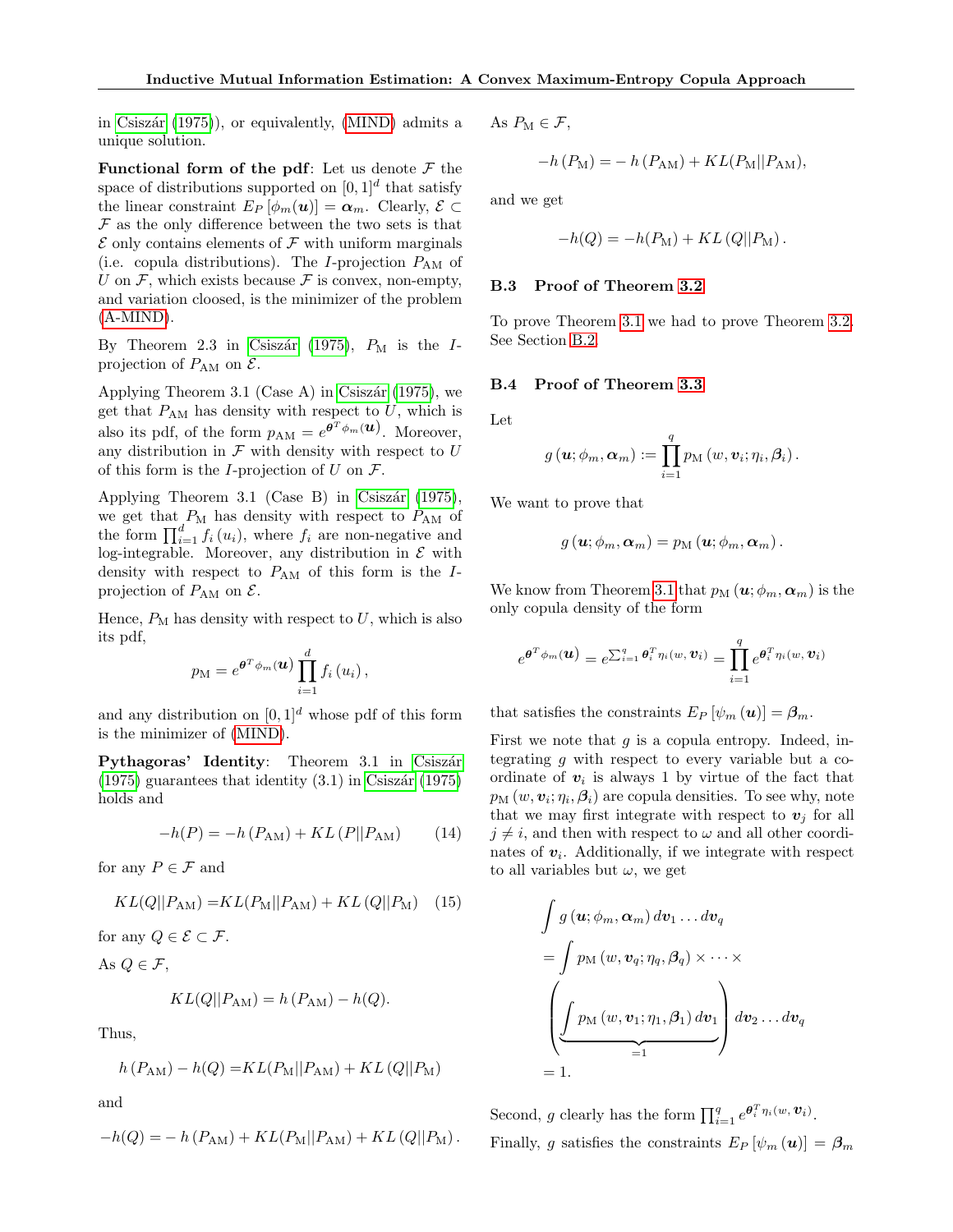as

$$
\int \eta_i (w, v_i) g(u; \phi_m, \alpha_m) du
$$
  
= 
$$
\int \eta_i (w, v_i) p_M (w, v_i; \eta_i, \beta_i)
$$
  

$$
\times \left( \underbrace{\int \prod_{j \neq i} p_M (w, v_j; \eta_j, \beta_j) dv_j}_{=1} \right) d\omega dv_i
$$
  
= 
$$
\int \eta_i (w, v_i) p_M (w, v_i; \eta_i, \beta_i) d\omega dv_i
$$
  
= 
$$
\beta_i,
$$

where we've used the fact that each  $p_M(w, v_i; \eta_i, \beta_i)$ has uniform marginals, and satisfies the constraint

$$
E_P\left[\eta_j\left(\omega,\boldsymbol{v}_j\right)\right]=\boldsymbol{\beta}_j.
$$

#### <span id="page-14-0"></span>B.5 Proof of Theorem [3.4](#page-4-3)

The essence of the proof is in the transitivity property of I-projections. Indeed, if  $\mathcal{P} \subset \mathcal{Q}$  are linear sets of probability distributions supported on  $[0,1]^d$ , Q the Iprojection of the standard uniform  $U$  on  $\mathcal{Q}$ , and  $P$  the I-projection of U on  $P$ , then P is also the I-projection of Q on  $\mathcal P$  (Theorem 2.3 Csiszár [\(1975\)](#page-9-13)).

In the case of Theorem [3.4,](#page-4-3)  $Q$  is the set of probability distributions satisfying all constraints, and Q is the set of probability distributions satisfying all but the between-blocks constraints. If we denote,  $q(\boldsymbol{u}; \psi_m, \boldsymbol{\beta}_m) := \prod_{i=1}^q p_{\text{AM}}(\boldsymbol{v}_i; \eta_i, \boldsymbol{\beta}_i)$ , a direct appli-cation of Theorem [4.1](#page-5-1) shows that  $q$  is the density of the *I*-projection  $Q$  of  $U$  on  $Q$ . The maximizer of the full [\(A-MIND\)](#page-3-3) problem is therefore the I-projection of  $Q$  on  $P$ , and we know from Theorem 3.1 in Csiszár [\(1975\)](#page-9-13) that it has Radon-Nikodym derivative with respect to Q of the form  $\frac{dP}{dQ} = e^{\theta^T \phi_m^k(\boldsymbol{u})}$ . Putting everything together, we get that the maximizer  $P$  of the full [\(A-MIND\)](#page-3-3) problem has pdf of the form

$$
p_{\text{AM}}\left(\boldsymbol{u};\phi_{m},\boldsymbol{\beta}_{m}\right)=e^{\boldsymbol{\theta}^{T}\phi_{m}^{k}(\boldsymbol{u})}\prod_{i=1}^{q}p_{\text{AM}}\left(\boldsymbol{v}_{i};\eta_{i},\boldsymbol{\beta}_{i}\right).
$$

The unicity of this representation is a direct consequence of Theorem [4.1.](#page-5-1) Taking the negative log of this expression and then the expectation, we get

$$
h_{\text{AM}}\left(\boldsymbol{u};\phi_m^k,\boldsymbol{\beta}_m\right) = -\boldsymbol{\theta}^T\boldsymbol{\alpha}_m^k
$$

$$
-\sum_{i=1}^q E_{p_{\text{AM}}}\left(\boldsymbol{v}_i;\phi_m^k,\boldsymbol{\beta}_m\right) \left[\log p_{\text{AM}}\left(\boldsymbol{v}_i;\eta_i,\boldsymbol{\beta}_i\right)\right].
$$

The final result stems from the identity

$$
E_p(-\log q) = E_p(-\log p) - \text{KL}[p||q].
$$

The fact that

$$
-\boldsymbol{\theta}^{T} \boldsymbol{\alpha}^{k}_{m} \leq \sum_{i=1}^{q} \operatorname{KL}\left[p_{\mathrm{AM}}\left(\boldsymbol{v}_{i}; \phi^{k}_{m}, \boldsymbol{\beta}_{m}\right) || p_{\mathrm{AM}}\left(\boldsymbol{v}_{i} ; \eta_{i}, \boldsymbol{\beta}_{i}\right)\right]
$$

is a direct consequence of  $P \subset \mathcal{Q}$ , which implies that the entropy of  $P$  cannot be greater than that of  $Q$ , and the fact that  $\sum_{i=1}^{q} h_{AM}(\boldsymbol{v}_i;\eta_i,\boldsymbol{\beta}_i)$  is the entropy of Q. The two entropies are the same if and only if  $P = Q$ or, equivalently,  $\theta = 0$ . When  $\forall u, \gamma(u)$  is constant and equal to 1,  $P = Q$ .

### <span id="page-14-1"></span>B.6 Proof of Lemma [4.1](#page-5-3)

The Hessian of the objective, namely  $\int_{[0,1]^d} \left( \phi_m \left( \boldsymbol{u} \right) \phi_m \left( \boldsymbol{u} \right)^T \right) e^{\boldsymbol{\theta}^T \phi_m \left( \boldsymbol{u} \right)} d \boldsymbol{u}, \qquad \text{is} \qquad \text{clearly}$ strictly positive-definite as coordinates of 1 are not linearly related.

#### <span id="page-14-2"></span>B.7 Proof of Lemma [4.2](#page-5-4)

The only critical point of the objective of [\(CVX-](#page-5-2)[MIND\)](#page-5-2) satisfies

$$
\boldsymbol{\alpha}_m=\int_{[0,1]^d} \phi_m\left(\boldsymbol{u}\right) e^{\boldsymbol{\theta}^{*T}\phi_m(\boldsymbol{u})}d\boldsymbol{u}.
$$

Given that the first coordinates of  $\phi_m$  and  $\alpha_m$  are both 1,  $\int_{[0,1]^d} e^{\theta^{*T}\phi_m(u)} du = 1$ . By Theorem [3.2,](#page-4-4) the distribution with pdf  $e^{\theta^{*T}\phi_m(\boldsymbol{u})}$  maximizes [\(A-MIND\)](#page-3-3).

#### <span id="page-14-3"></span>B.8 Proof of Theorem [4.1](#page-5-1)

Theorem [4.1-](#page-5-1)[A](#page-5-6) is a consequence of the uniqueness of the solution to the Hausdorff moment problem.

Indeed, the uniform distribution on [0, 1] is uniquely characterized by the sequence of moments  $\forall j, E(u^j) =$  $1/(1+j)$  [\(Shohat and Tamarkin](#page-10-11) [\(1943\)](#page-10-11)). Thus, we may replace the uniform marginal constraints in [\(MIND\)](#page-3-1) with the constraints  $\forall i, j, E(u_i^j) = 1/(1+j)$ . The only difference between [\(A-MIND\)](#page-3-3) and [\(MIND\)](#page-3-1) is that the former has k moment constraints whereas the latter has all moment constraints. It follows that

$$
\forall m>0, \ \ h_{\text{AM}}\left(\boldsymbol{u};\phi_m^k,\boldsymbol{\beta}_m\right) \underset{k\to\infty}{\longrightarrow} h_{\text{M}}\left(\boldsymbol{u};\psi_m,\boldsymbol{\beta}_m\right).
$$

Additionally, a direct application of the basic consistency theorem for extremum estimators (see [Newey](#page-9-21) [and McFadden](#page-9-21) [\(1994\)](#page-9-21)) to [\(CVX-MIND\)](#page-5-2) shows that for any consistent estimator  $\hat{\beta}_{m,n}$  of  $\beta_m$ ,

$$
h_{\mathrm{AM}}\left(\boldsymbol{u}; \phi_{m}^{k}, \hat{\boldsymbol{\beta}}_{m,n}\right) \underset{n \rightarrow \infty}{\longrightarrow} h_{\mathrm{AM}}\left(\boldsymbol{u}; \phi_{m}^{k}, \boldsymbol{\beta}_{m}\right).
$$

As for Theorem [4.1-](#page-5-1)[B,](#page-5-7) we simply need to prove that:

$$
\forall k > 0, \hspace{2mm} h_{\text{AM}}\left(\boldsymbol{u}; \phi_m^k, \boldsymbol{\beta}_m\right) \underset{m \rightarrow \infty}{\longrightarrow} h\left(\boldsymbol{u}_z\right).
$$